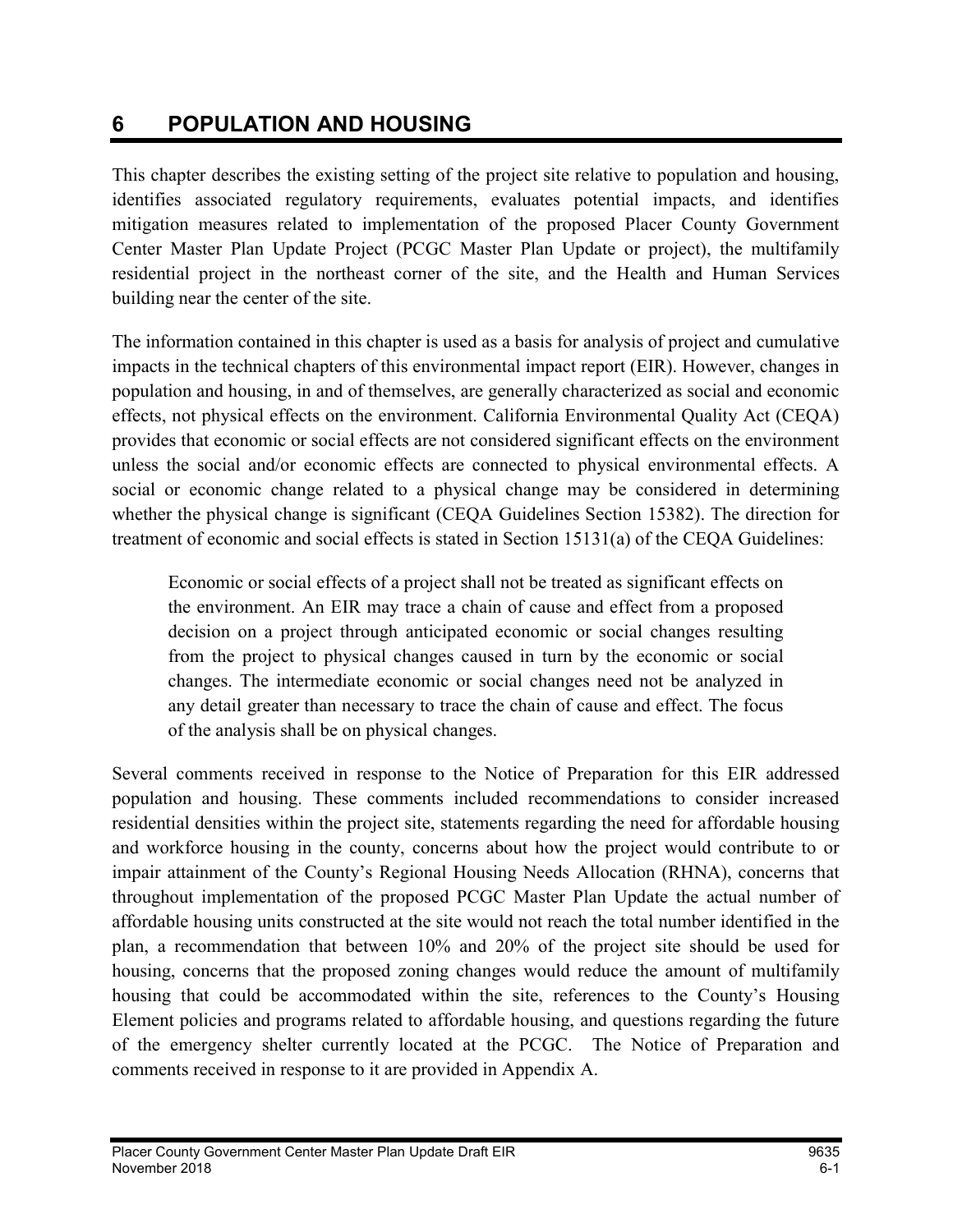### 6.1 EXISTING CONDITIONS

#### Population

#### Placer County

Placer County's population has historically been concentrated along the southwest section of the Interstate 80 (I-80 corridor), which includes Roseville, Rocklin, and Granite Bay with population densities reducing further to the east, including the communities of Colfax and Foresthill, for example. The southwest Placer communities of Roseville and Rocklin have become established as regional job centers, accompanied by significant residential growth within and surrounding those communities. The City of Lincoln has also experienced a great deal of residential growth and continues to grow.

Table 6-1 shows the current (as of January 1, 2018) population estimates from the State Department of Finance for the incorporated towns and cities in the County as well as the population within the unincorporated areas of the County. Table 6-1 also presents the estimated population from the State Department of Finance for January 1, 2016 and January 1, 2017. Table 6-2 provides a historic overview of the increase in population within the County between 1960 and 2018. The project site is located in the unincorporated County north and west of the City of Auburn.

| <b>City/Unincorporated County</b> | <b>2016 Population Estimate</b> | 2017 Population<br><b>Estimate</b> | 2018 Population<br><b>Estimate</b> |
|-----------------------------------|---------------------------------|------------------------------------|------------------------------------|
| Auburn                            | 14,070                          | 14,096                             | 14,611                             |
| Colfax                            | 2,068                           | 2,070                              | 2,150                              |
| Lincoln                           | 47,339                          | 48,165                             | 48,591                             |
| Loomis                            | 6,692                           | 6,775                              | 6,824                              |
| Rocklin                           | 60,351                          | 64,417                             | 66,830                             |
| Roseville                         | 134,073                         | 135,868                            | 137,213                            |
| Unincorporated County             | 109,203                         | 111,446                            | 113,313                            |
| <b>Total</b>                      | 373,796                         | 382,837                            | 389,532                            |

### Table 6-1 Placer County Population Estimates

Source: State of California 2016, 2017, and 2018a.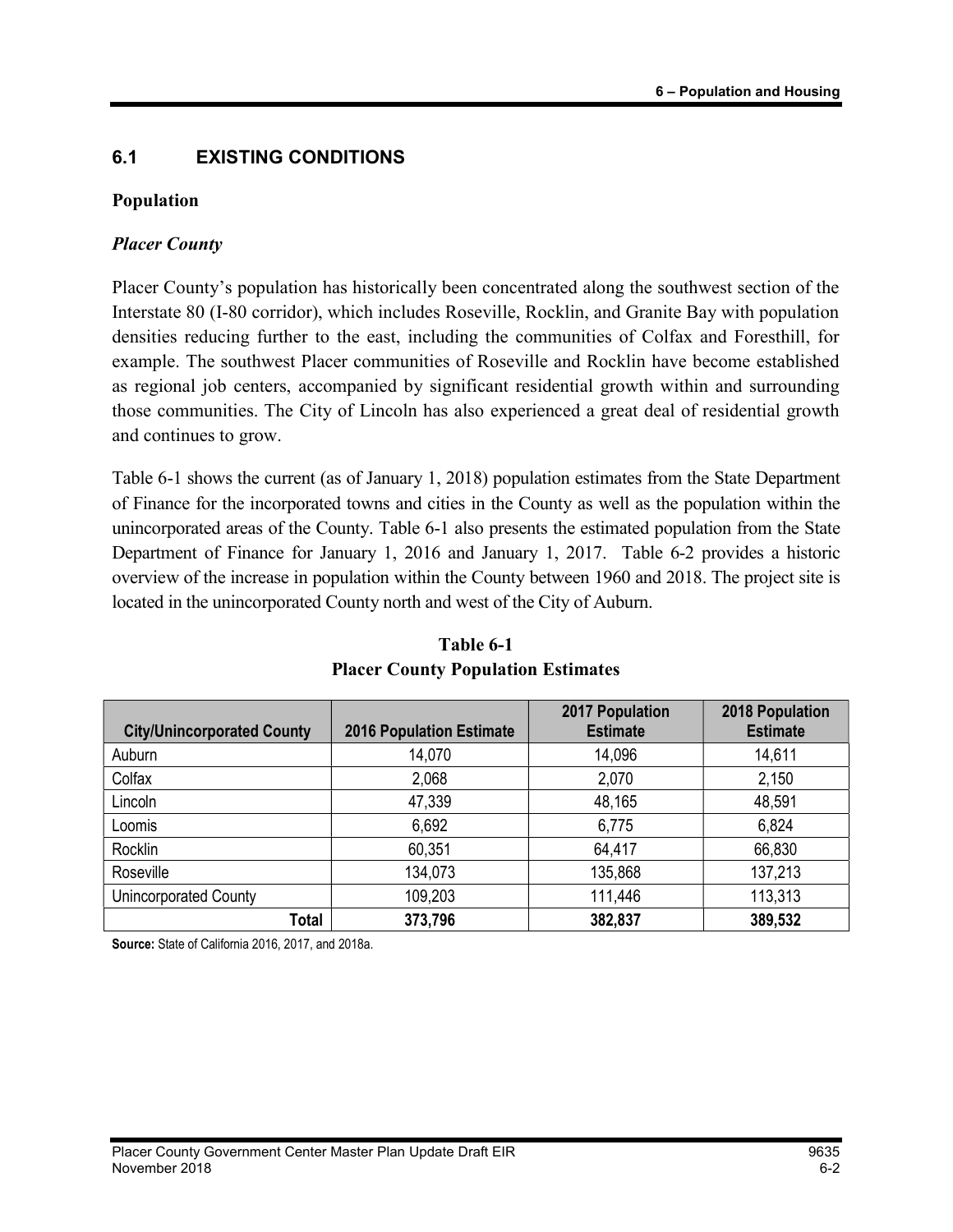| Year | <b>Population</b> | <b>Increase in Population</b> | <b>Percent Change</b> |
|------|-------------------|-------------------------------|-----------------------|
| 1960 | 59,998            | 15,349                        |                       |
| 1970 | 77,306            | 20,308                        | 33.8%                 |
| 1980 | 117,247           | 39,941                        | 51.6%                 |
| 1990 | 172,796           | 55,549                        | 47.3%                 |
| 2000 | 248,399           | 75,603                        | 43.7%                 |
| 2010 | 348,432           | 100,033                       | 40.3%                 |
| 2016 | 373,796           | 25,364                        | 7.2%                  |
| 2017 | 382,837           | 9,041                         | 2.3%                  |
| 2018 | 389,532           | 6,695                         | 1.7%                  |

Table 6-2 Placer County Historic Population Estimates 1960–2018

Sources: County of Placer 1994 Table 1, p. 6; State of California 2016, 2017, and 2018a.

#### Housing

#### Placer County

The data on population and housing growth shows that Placer County has seen tremendous growth during the last decades, especially in the incorporated areas of the county. Placer County is consistently one of the fastest growing counties in the state. As noted in the County's Housing Element, homeownership in the County fell between 2000 and 2010 from 79.2% to 77.9% in the unincorporated areas and from 69.2% to 68.0% in the incorporated areas. The housing vacancy rate in unincorporated Placer County increased by 3% from 2000 to 2010; with an estimated 26% of housing units in the unincorporated areas of the county vacant in 2010. The high vacancy rate reflects, in part, the predominance of vacation homes in the Lake Tahoe area. In 2010, 62.2% of vacant housing units in the unincorporated county were for seasonal, recreational, or occasional use (County of Placer 2013a).

Table 6-3 provides a breakdown of housing units and population per household in the City of Auburn, other incorporated jurisdictions, and the unincorporated areas of the County. As shown in the table, the number of housing units within the unincorporated areas of the County increased by 19.1% between 2000 and 2018 while the number of housing units in the City of Auburn increased by 15.6% and the number of housing units in other incorporated jurisdictions within the County increased by 88.7%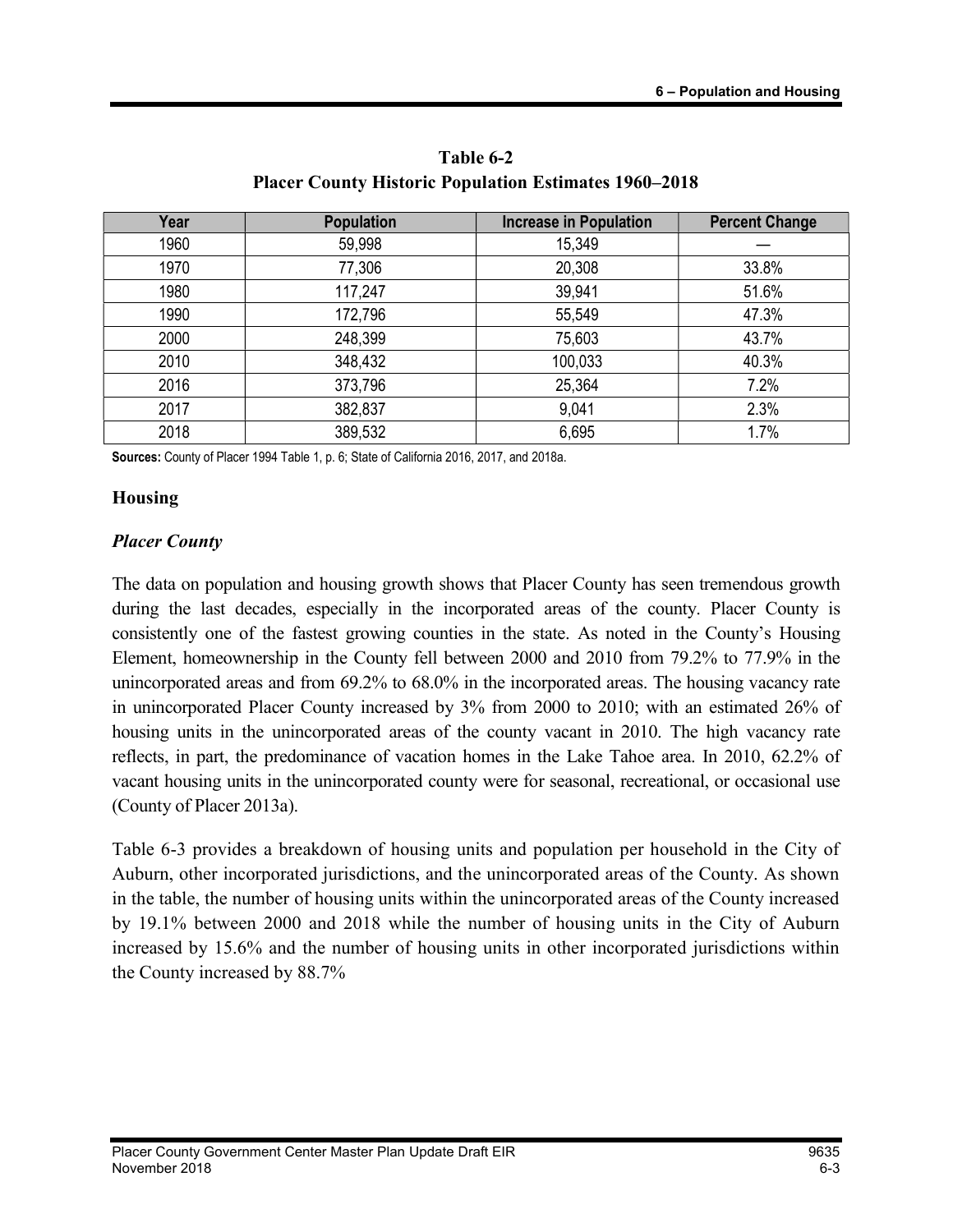|      | <b>Unincorporated Placer County</b> |         | <b>City of Auburn</b> |           |          | <b>Other Placer County Incorporated</b><br><b>Jurisdictions</b> |         |           |          |         |         |           |
|------|-------------------------------------|---------|-----------------------|-----------|----------|-----------------------------------------------------------------|---------|-----------|----------|---------|---------|-----------|
|      | Occupied                            | Vacant  | Vacancy               | Persons   | Occupied | Vacant                                                          | Vacancy | Persons   | Occupied | Vacant  | Vacancy | Persons   |
|      | housing                             | housing | Rate                  | per       | housing  | housing                                                         | Rate    | per       | housing  | housing | Rate    | per       |
|      | units                               | units   |                       | household | units    | units                                                           |         | household | units    | units   |         | household |
| 2000 | 37,334                              | 11,099  | 22.9%                 | 2.66      | 5,302    | 155                                                             | 2.8%    | 2.31      | 50,746   | 2,666   | 5.3%    | 2.66      |
| 2010 | 41,351                              | 14,540  | 26.0%                 | 2.57      | 5,759    | 380                                                             | 6.2%    | 2.27      | 85,517   | 5,101   | 5.6%    | 2.65      |
| 2016 | 40,860                              | 16,373  | 28.6%                 | 2.63      | 5,953    | 313                                                             | 5.0%    | 2.32      | 92,422   | 4,038   | 4.2%    | 2.71      |
| 2017 | 41,446                              | 15,956  | 27.8%                 | 2.64      | 5,936    | 337                                                             | 5.4%    | 2.33      | 94,460   | 4,354   | 4.4%    | 2.72      |
| 2018 | 42,063                              | 15,632  | 27.1%                 | 2.64      | 6,146    | 165                                                             | 2.6%    | 2.33      | 95,865   | 4,949   | 4.9%    | 2.73      |

Table 6-3 Summary of Housing Characteristics 2000-2018

Sources: State of California 2012, 2018b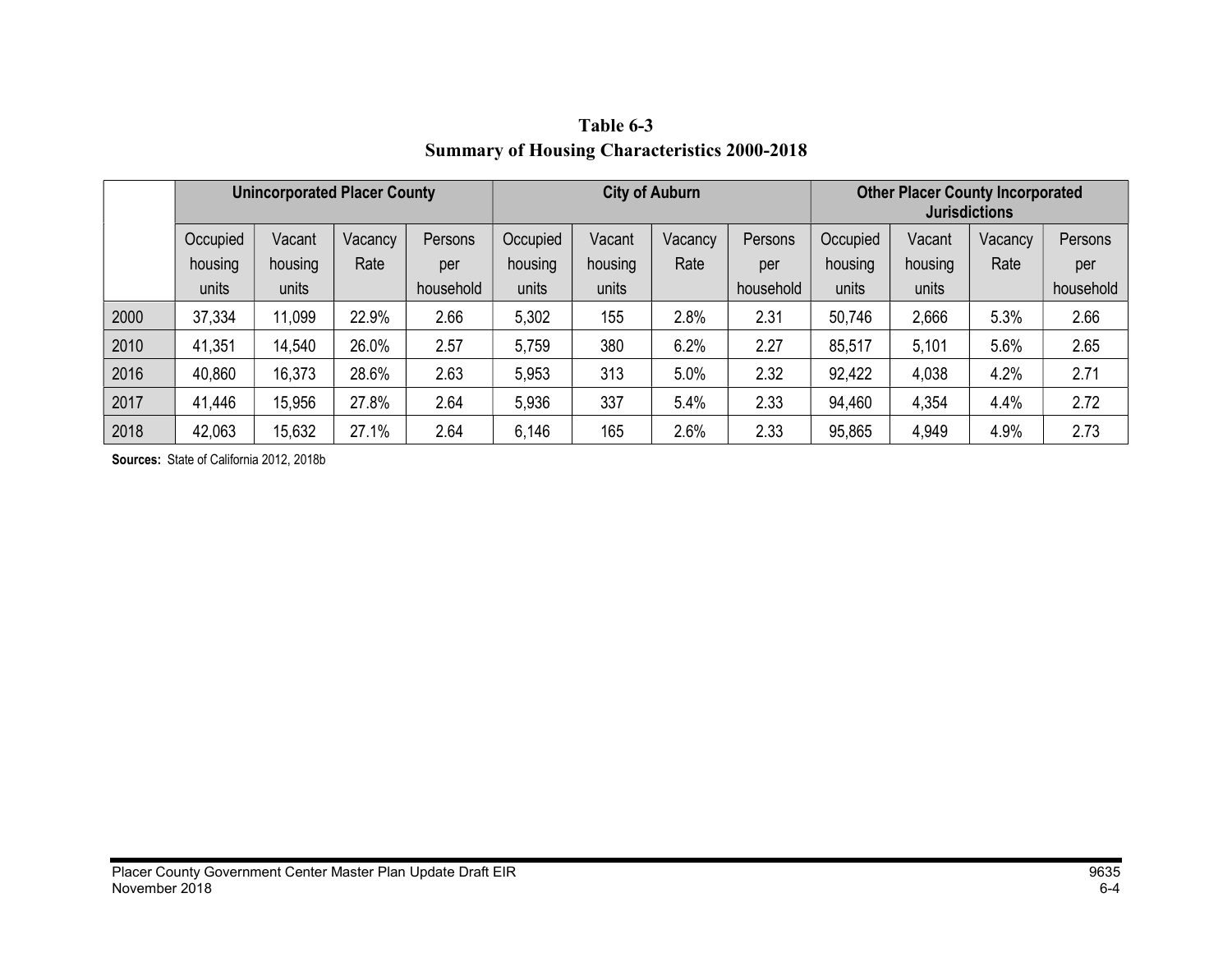#### Auburn Bowman Community Plan

The Auburn/Bowman Community Plan (County of Placer 1999) identifies housing stock within the planning area in 1990 as including 4,793 single-family units, 1,672 multifamily units, and 1,062 mobile home units. The Community Plan also identifies a goal of increasing the percentage of multifamily units and decreasing the percentage of mobile home units within the planning area. To accommodate this change in demographics and projected population growth, the Community Plan identified a target of adding between 983 and 1,539 multifamily units by 2010.

### Affordable Housing

Housing is considered affordable when occupants pay no more than 30% of their incomes on the rent or mortgage payment. Affordable rental housing programs are typically targeted toward lower income households (those earning less than 80% of the area's median income), while affordable owner occupied housing is targeted toward low- or moderate-income households (those earning less than 120% of area median income). Based on federal guidelines for 2012, a Placer County family of three earning \$54,850 or less would be defined as low income. Monthly housing expenses of \$1,371 or less would be considered affordable for that household (County of Placer 2013b).

State law requires each community in California to address its "fair share" of the region's housing needs through its Housing Element. The County's Housing Element is required to be updated every 5 years and provides the County's plan for providing affordable housing, including the County's "fair-share" of affordable housing units. The County's current Housing Element was adopted in 2013.

The Sacramento Area Council of Governments determined there would be a need for 5,031 new housing units within unincorporated Placer County, minus the Tahoe region, for the 2013 to 2021 planning period. This is equal to approximately 575 housing units per year. The Sacramento Area Council of Governments broke down the County's RHNA into 3,258 units that would be affordable to moderate-income households and below, including 1,365 very lowincome units, 957 low-income units, and 936 moderate-income units (County of Placer 2013b).

As shown in the County's Annual Housing Element Progress Report for 2017 (County of Placer 2018a), the County added 3 low-income households, 30 moderate-income households, and 6 above-moderate income households in 2017. As of 2017, construction of 3,366 new housing units would be needed to attain the County's RHNA—this would include 1,329 very-low-income households, 872 low-income households, 864 moderate-income households, and 301 abovemoderate income households, in order to meet its 2021 goal. In order to meet the RHNA, the County would need to create approximately 1,122 new housing units per year (County of Placer 2017).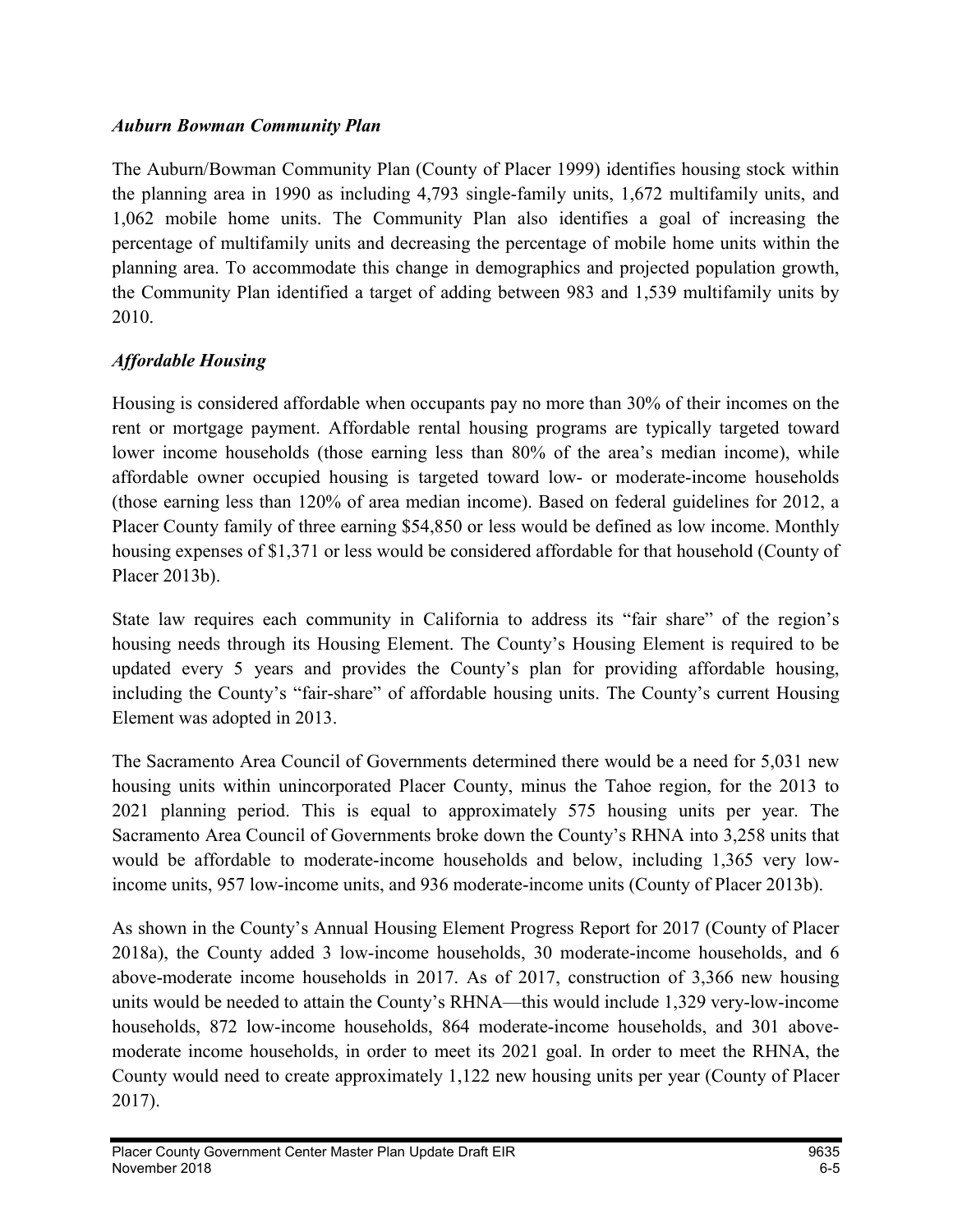The median household income in Placer County in 2009 was \$74,447, while the median home value was \$427,600 and the median residential rental rate was \$1,044 (not including utilities) (County of Placer 2013a). In 2016, the median household income in Placer County had risen slightly to \$76,926 (US Census Bureau 2018). In August 2017, the Board approved the 2017– 2018 Annual Housing Program Work Plan. The plan includes four main focus areas: creating more incentives to build affordable and workforce housing, changing regulations to make building easier, advocating for state and federal assistance and furthering partnerships for meeting regional housing needs. In a presentation to the County Board of Supervisors regarding this plan, the Placer County Deputy County Executive Officer for Lake Tahoe Jennifer Merchant noted that the median income in the county is not enough to afford a median-priced home, and that rents are increasingly unaffordable, too (County of Placer 2017). This statement helps to characterize the difference between affordable housing, which is intended to be affordable for households earning less than 80% of the area's median income, and workforce housing, which is intended to be affordable for households that may exceed that limit but are still struggling to find housing that is affordable at their income level. As part of implementing the Annual Housing Program Work Plan, the Board approved a contract with BAE Urban Economics to develop a new affordable housing strategy (County of Placer 2018b).

### Residential Uses within the Project Site

The PCGC was originally constructed between 1943 and 1945 as a military medical hospital, known as DeWitt General Hospital. Following World War II, ownership of DeWitt Center was transferred to the State of California for use as a mental hospital. The PCGC campus was purchased by the County of Placer in 1972 upon the closure of the on-site mental hospital and has served as a government center since that time.

Currently, the PCGC campus contains approximately 196,000 square feet of land uses associated with residential and residential/institutional uses. This total includes the Gathering Inn and Yolo Community Care and Continuum residential facilities, women's shelter, emergency shelter, Juvenile Detention Center, and Main Jail. Other than the institutional uses, there is no housing currently located within the project site. The emergency shelter for homeless individuals is operated by a private non-profit organization subject to a use permit and in space that is leased from the County under an annual contract.

# Employment/Housing Balance

The Auburn/Bowman Community Plan (County of Placer 1999) identified that the Community Plan area has more housing than employment, with a jobs/housing ratio in 1999 of 0.93:1. In comparison, the Community Plan identifies a goal of achieving a jobs/housing ratio in the range of 1.23:1 to 1.6:1. A jobs/housing balance where the available housing matches the local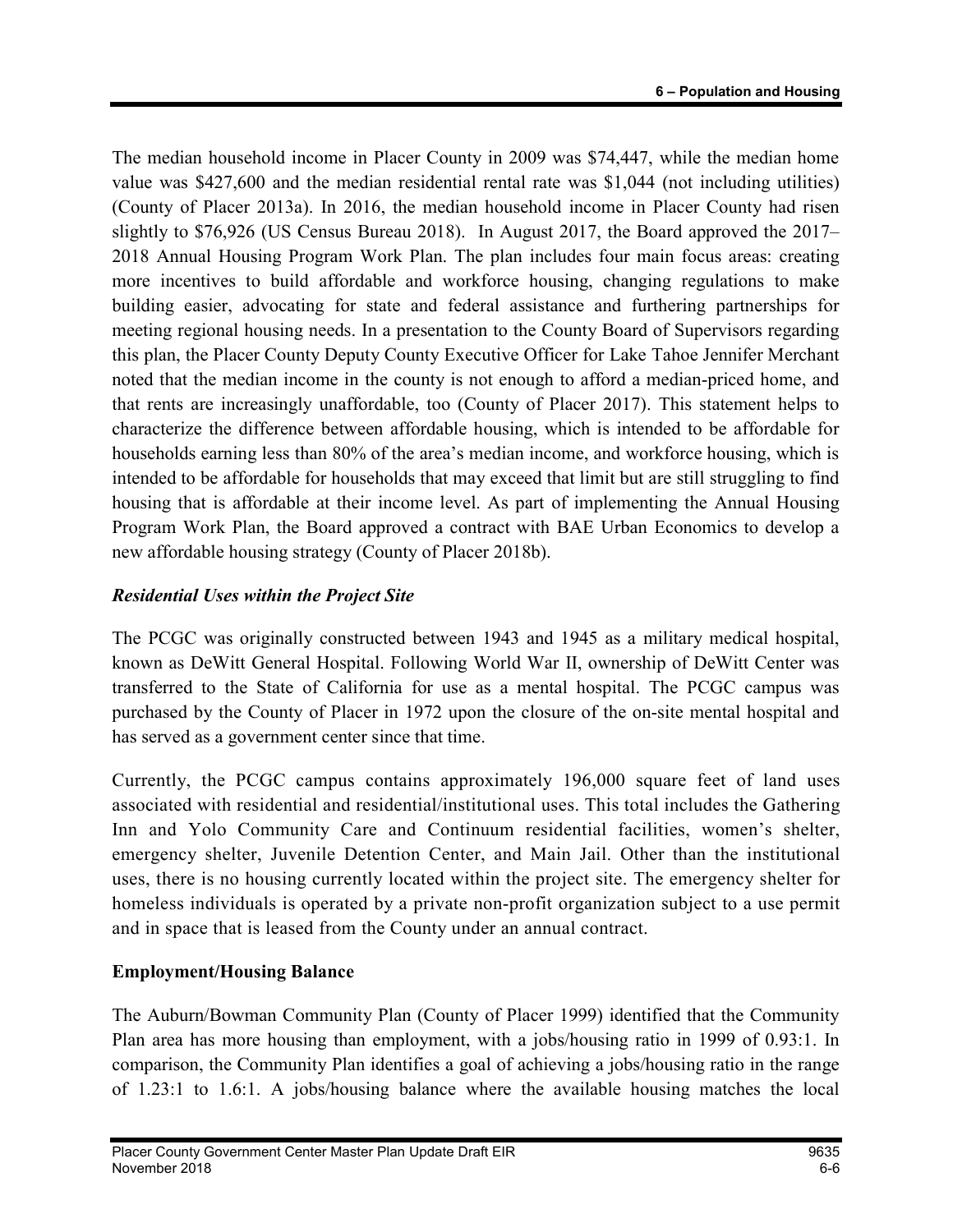jobholder's housing needs at prices commensurate with their wages and provides benefits ranging from socioeconomic considerations to environmental effects—such as reducing commute-related vehicle traffic and associated air pollutant and greenhouse gas emissions. The Community Plan concludes that the region needs more "high paying jobs to support the more expensive residences in the area and more lower cost housing to support the lower income jobs in the area."

# 6.2 REGULATORY FRAMEWORK

### Federal

There are no federal laws or regulations addressing population, employment, and housing that are relevant to the project.

#### **State**

State law requires each local government in California to adopt a general plan for the physical development of its city or county and included within the general plan is a housing element, one of the seven mandated elements of the general plan. State law requires local government plans to address the existing and projected housing needs of all economic segments of the community through their housing elements. The purpose of the housing element is to identify the community's housing needs, to state the community's goals and objectives with regard to housing production, rehabilitation, and conservation to meet those needs, and to define the policies and programs that the community will implement to achieve the stated goals and objectives. The Placer County Housing Element provides goals, policies, and implementation programs for the planning and development of housing throughout unincorporated Placer County.

#### Local

### Placer County General Plan

The Placer County General Plan includes a Housing Element (most recently updated in 2013) that includes goals and policies designed to ensure the County provides adequate housing for all its residents. The following goals and policies from the County's Housing Element are generally applicable to the proposed project. In addition, there are some policies contained in the Land Use Element of the General Plan that are also applicable to the proposed project (County of Placer 2013b).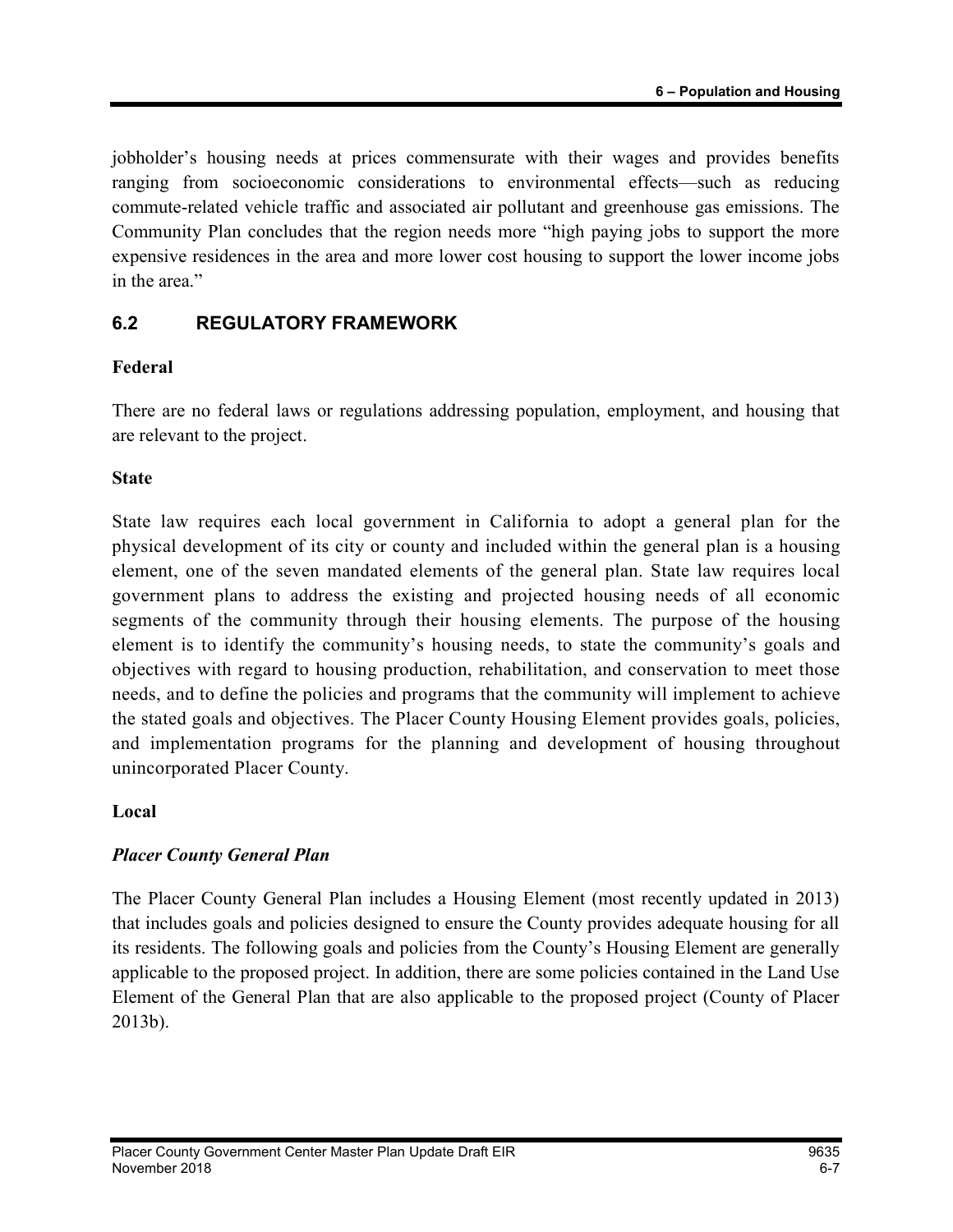Housing Element

- Goal A To provide new housing opportunities to meet the needs of existing and future Placer County residents in all income categories.
	- **Policy A-5** The County shall facilitate the development of higher-density multi-family development in locations where adequate infrastructure and public services are available by permitting residential uses in commercial zones, allowing flexible development standards, and providing other incentives.
	- **Policy A-6** The County shall encourage residential development of high architectural and physical quality.
	- Policy A-7 Placer County shall continue to implement the policies and requirements of the Placer County Design Guidelines Manual, Landscape Design Guidelines, and community design elements of the various community plans.
	- **Policy A-8** Residential projects proposed within Compatibility Zones C1 and C2 of any municipal airport shall conform to the criteria set forth in Table 2A of Chapter 2 of the Placer County Airport Land Use Compatibility Plan (2000). Potential development sites within these Zones have not been counted in the Housing Element Inventory of Vacant Parcels.
- Goal B To encourage construction and maintenance of safe, decent, and sound affordable housing in the county.
	- Policy B-2 If determined to be appropriate for residential development, the County may lease, sell, or grant County-owned surplus property to facilitate the construction of affordable housing.
	- **Policy B-5** The County shall strive to avoid the concentration of affordable housing projects in any one area of the county while ensuring that affordable housing has appropriate access to infrastructure, services, and amenities.
	- **Policy B-6** The County shall require affordable housing that is required as part of project approval to be developed in a timely manner with the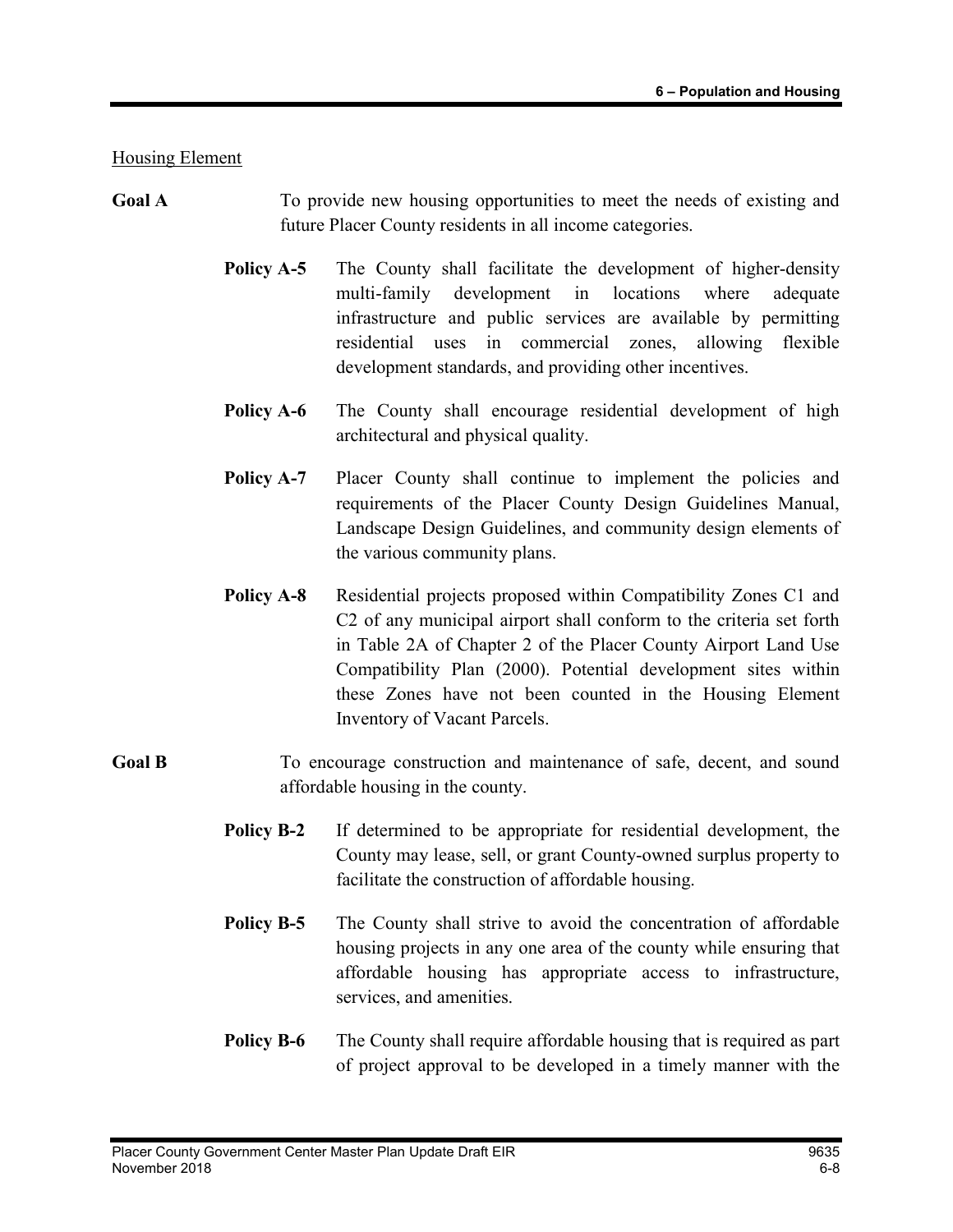market-rate units in the project to avoid delaying the construction of the affordable units to the end of the project.

- Policy B-7 The County shall facilitate expanded housing opportunities that are affordable to the workforce of Placer County.
- Policy **B-14** The County shall consider requiring 10 percent affordable units, payment of an in-lieu fee, or comparable affordable housing measure(s) acceptable to the County, for any General Plan amendment that increases residential density.

### Goal H To increase the efficiency of energy use in new and existing homes with a concurrent reduction in housing costs for Placer County residents.

- **Policy G-1** The County shall require that all new dwelling units meet current State requirements for energy efficiency, and encourage developers to exceed Title 24 requirements. Retrofitting of existing units shall be encouraged.
- **Policy G-2** The County shall promote land use patterns that encourage energy efficiency, to the extent feasible, and encourage efficient energy use in new development, including but not limited to access to non-auto transit, use of traffic demand management, and waterefficient landscaping.

In addition to these goals and policies, the Housing Element identifies implementation programs designed to facilitate achievement of Housing Element policies. Implementation Program A-5 specifies that the County shall update the Master Plan for the PCGC to identify sites that are appropriate for higher-density and mixed-use development. Implementation Program B-2 requires the County to provide technical and/or financial assistance to developers who are willing and able to construct affordable housing.

#### Land Use Element

The following goals and policies from the County's Land Use Element are generally applicable to the proposed project (County of Placer 2013c):

Goal 1.B To provide adequate land in a range of residential densities to accommodate the housing needs of all income groups expected to reside in Placer County.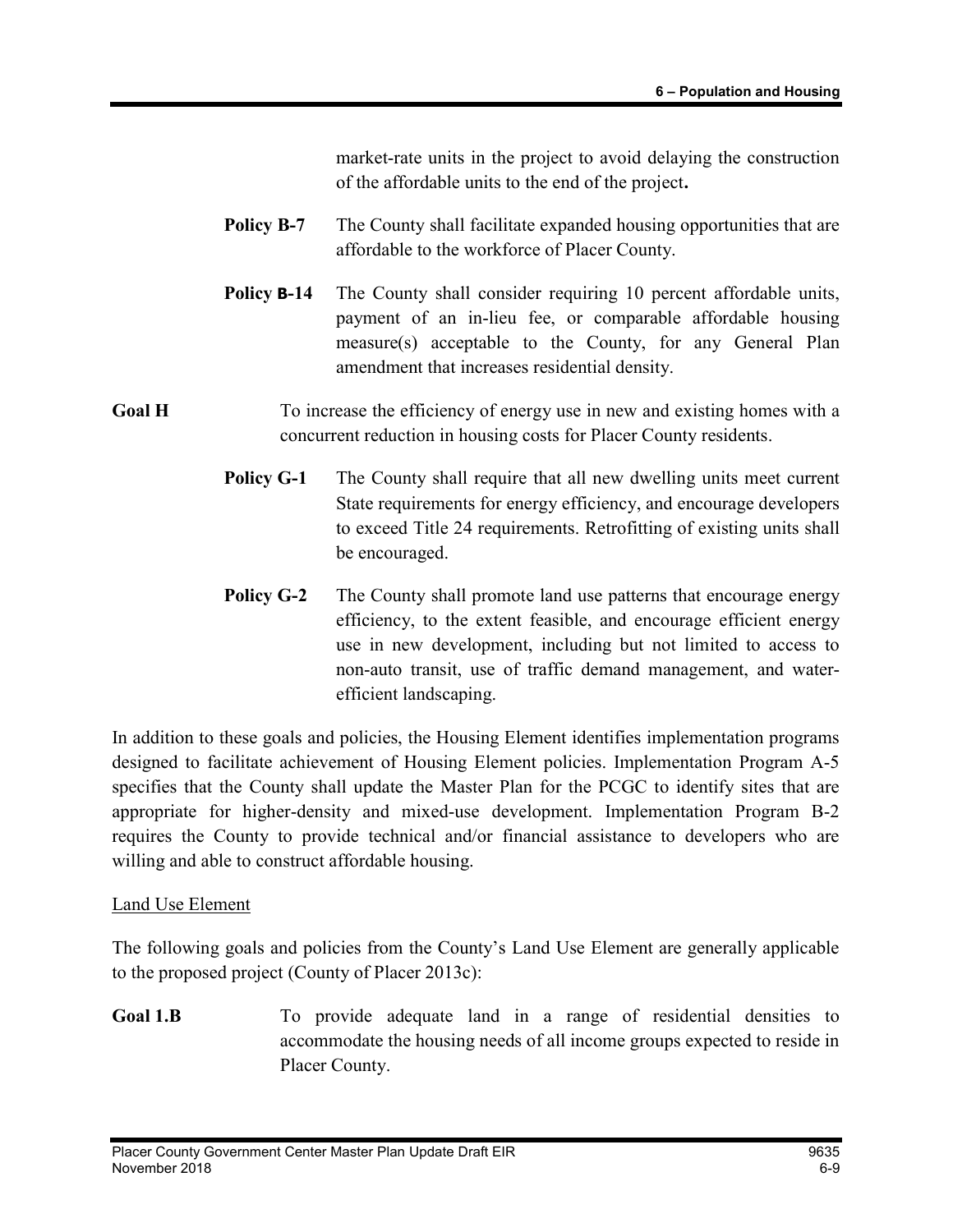- **Policy 1.B.1** The County shall promote the concentration of new residential development in higher density residential areas located along major transportation corridors and transit routes.
- **Policy 1.B.2** The County shall encourage the concentration of multi-family housing in and near downtowns, village centers, major commercial areas, and neighborhood commercial centers.
- Policy 1.B.5 The County shall require residential project design to reflect and consider natural features, noise exposure of residents, visibility of structures, circulation, access, and the relationship of the project to surrounding uses. Residential densities and lot patterns will be determined by these and other factors. As a result, the maximum density specified by General Plan designations or zoning for a given parcel of land may not be realized.
- Policy 1.B.9 The County shall require that all residential development provide private and/or public open spaces in order to insure that each parcel contributes to the adequate provision of light, air, and open space.
- Goal 1.M To work toward a jobs-housing balance.
	- Policy 1.M.1 The County shall concentrate most new growth within existing communities emphasizing infill development, intensified use of existing development, and expanded services, so individual communities become more complete, diverse, and balanced.

#### Auburn/Bowman Community Plan

The project site is located in the Auburn/Bowman Community Plan area. The Auburn/Bowman Community Plan was last updated in 1999. The Community Development Element of the Auburn/Bowman Community Plan contains goals and policies governing development in the project vicinity. Below is a list of policies applicable to the proposed project (County of Placer 1999):

- Goals III.B.2 b. Provide residential densities and development patterns which maximize transportation opportunities.
	- c. Assure that all buildings sites and residences are developed in a manner minimizing disturbance and maximizing preservation of natural beauty and open space.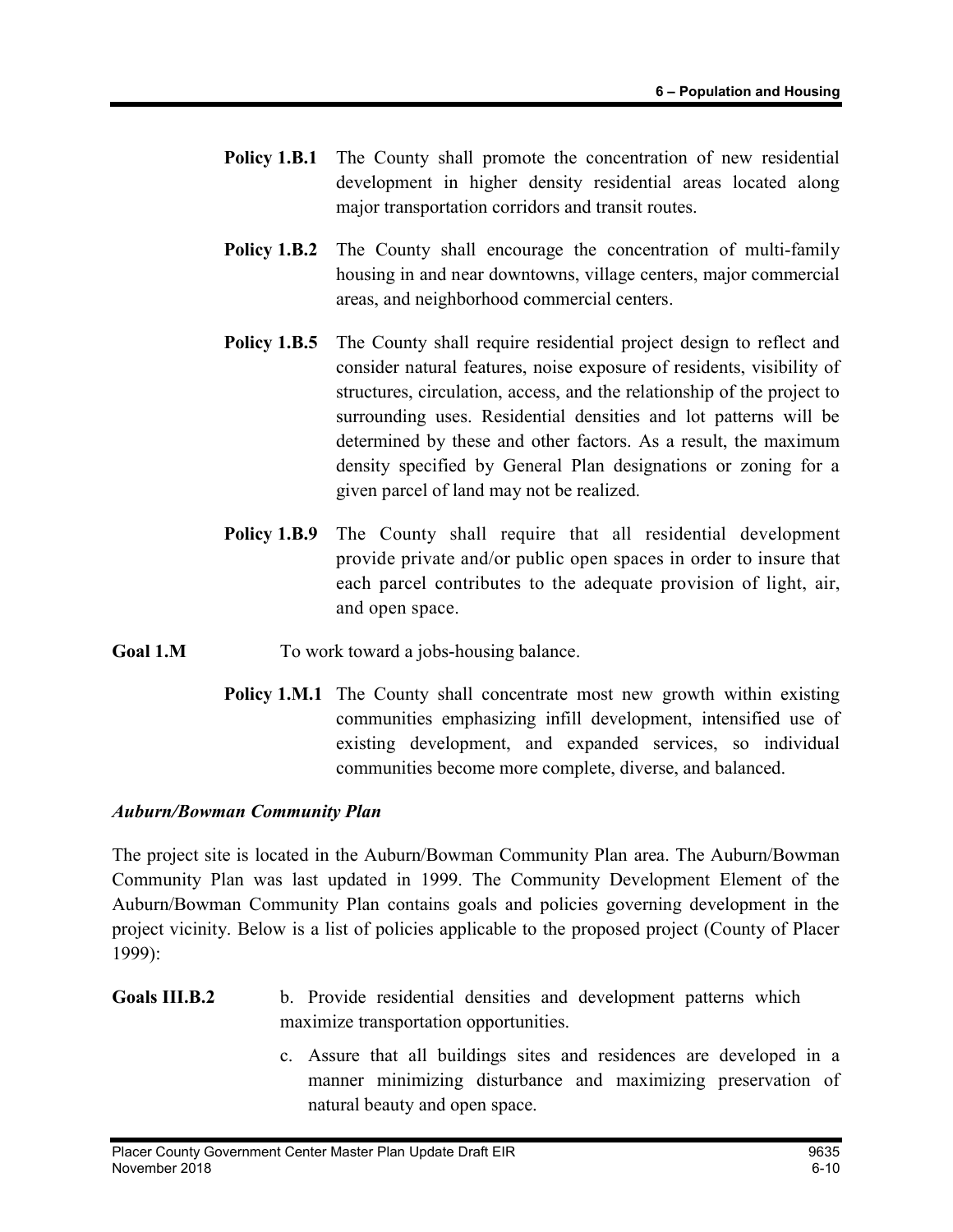- l. Provide for the grouping or clustering of residential buildings where this type of development will maximize the opportunity to preserve significant natural resources, natural beauty, or open space without generally increasing the intensity of development otherwise possible.
- Policy B.3.d Promote energy and resource conservation in any future land development project especially through consideration of alternative energy sources (i.e. passive solar collection) or state of the art energy and water conservation measures.

#### Goal III.C.2

- d. Encourage the development of industrial, commercial, and residential projects which complement the rural nature of the area.
- g. Create residential development which encourages the following elements: human interaction, bicycle and pedestrian circulation, and the creation of a neighborhood identity and/or focus (i.e., parks, schools, natural open space areas, creeks, sites of historical or archeological significance, etc.) within the proposed development and surrounding environment.
- j. Preserve the natural land forms, natural vegetation, and natural resources of the area as much as possible. It is recognized that development of commercial, industrial, and higher density residential uses can result in the loss of naturally occurring amenities. Where this is allowed to occur, adherence to a set of community design guidelines should assist in mitigating such impacts.
- Policy C.3.a.5 Commercial and residential site layouts should be designed with the intent to encourage human interaction, and to be compatible with the surrounding environment, versus designs which solely accommodate automobile usage; pedestrian walkways should be provided between commercial and residential areas.
- Policy C.3.a.16 Buildings located outside of the major commercial and industrial areas should be of a size and scale conducive to maintaining the rural atmosphere of the Auburn/Bowman area. The architectural scale of non-residential buildings, as differentiated from size, should be more similar to that of residential buildings than that of monumental buildings. Non-residential buildings should generally be of small or moderate size and, where groups of buildings are used, connected by plazas, terraces, porches, arcades,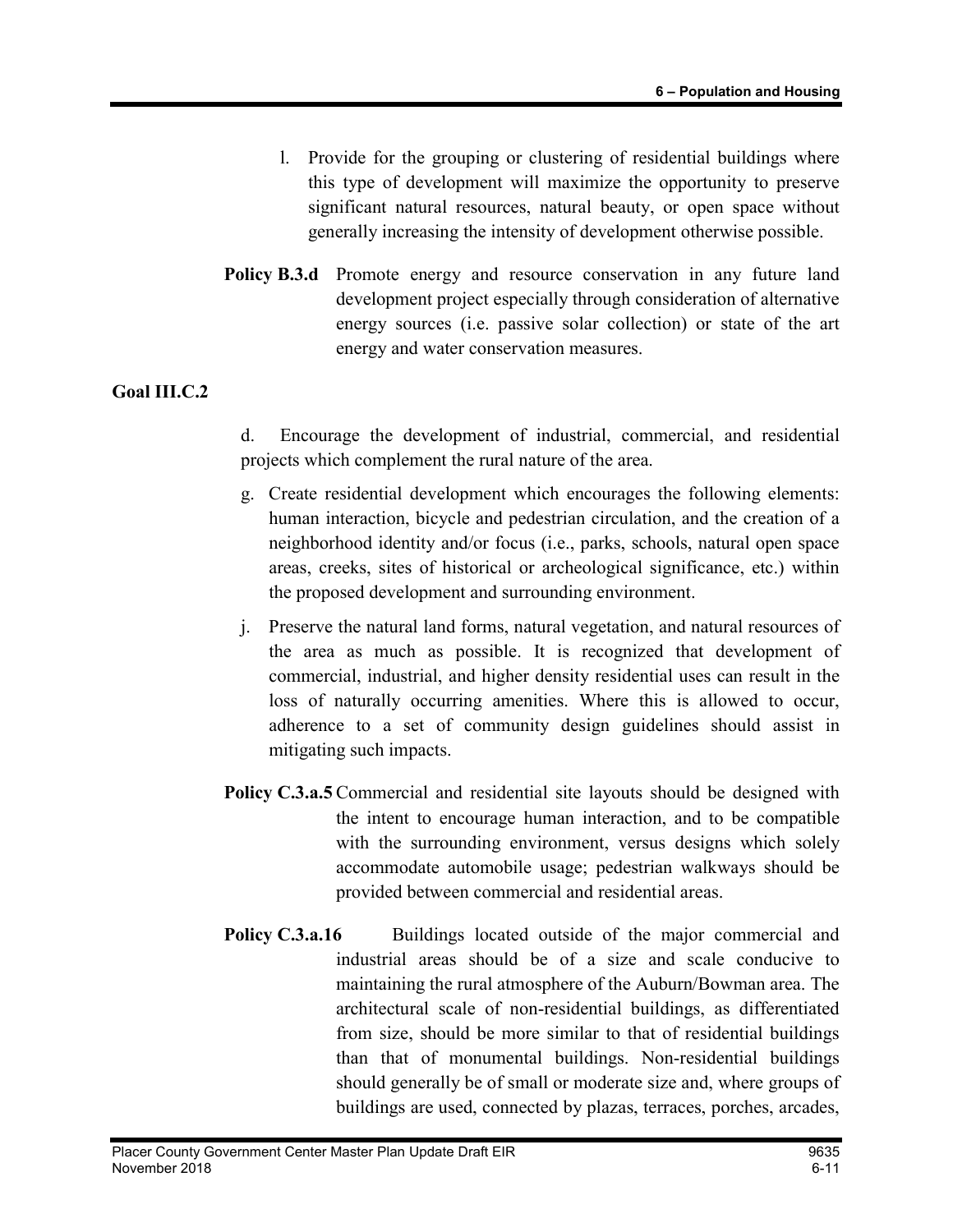canopies or roofs, to provide a pleasant environment as well as safety and shelter for pedestrians.

 In major commercial and industrial areas it is recognized that large buildings will be constructed that are not residential in size or scale. In these areas compliance with adopted Design Guidelines will assist in minimizing such project's impacts on the community.

#### 6.3 PROJECT IMPACTS

#### Significance Criteria

The significance criteria used to evaluate the project impacts to population and housing are based on Appendix G of the CEQA Guidelines. According to Appendix G of the CEQA Guidelines, a significant impact related to population and housing would occur if the project would:

- Induce substantial population growth in an area, either directly (for example, by proposing new homes and businesses) or indirectly (for example, through extension of roads or other infrastructure); or
- Reduce the affordable housing supply, impair the County's ability to meet its RHNA obligations, or create a substantial increase in demand for affordable housing.

Each of these significant criteria are evaluated below for existing plus project and cumulative plus project conditions. Other than the institutional uses (jail, juvenile detention, transitional housing, and shelters) that are not proposed to be altered under the PCGC Master Plan Update, the PCGC campus does not support any existing housing that would be demolished or displaced and thus the project would result in no impacts related to displacing housing or people and necessitating construction of replacement housing elsewhere. A temporary shelter for homeless individuals currently operates on site in a building that is not proposed to be demolished. Nothing in the proposed PCGC Master Plan Update would require the shelter to relocate or preclude the County from renewing the use permit and lease. As a separate effort from the PCGC Master Plan Update project, the County is continuing to work with the non-profit shelter operator to identify a long-term location for the shelter.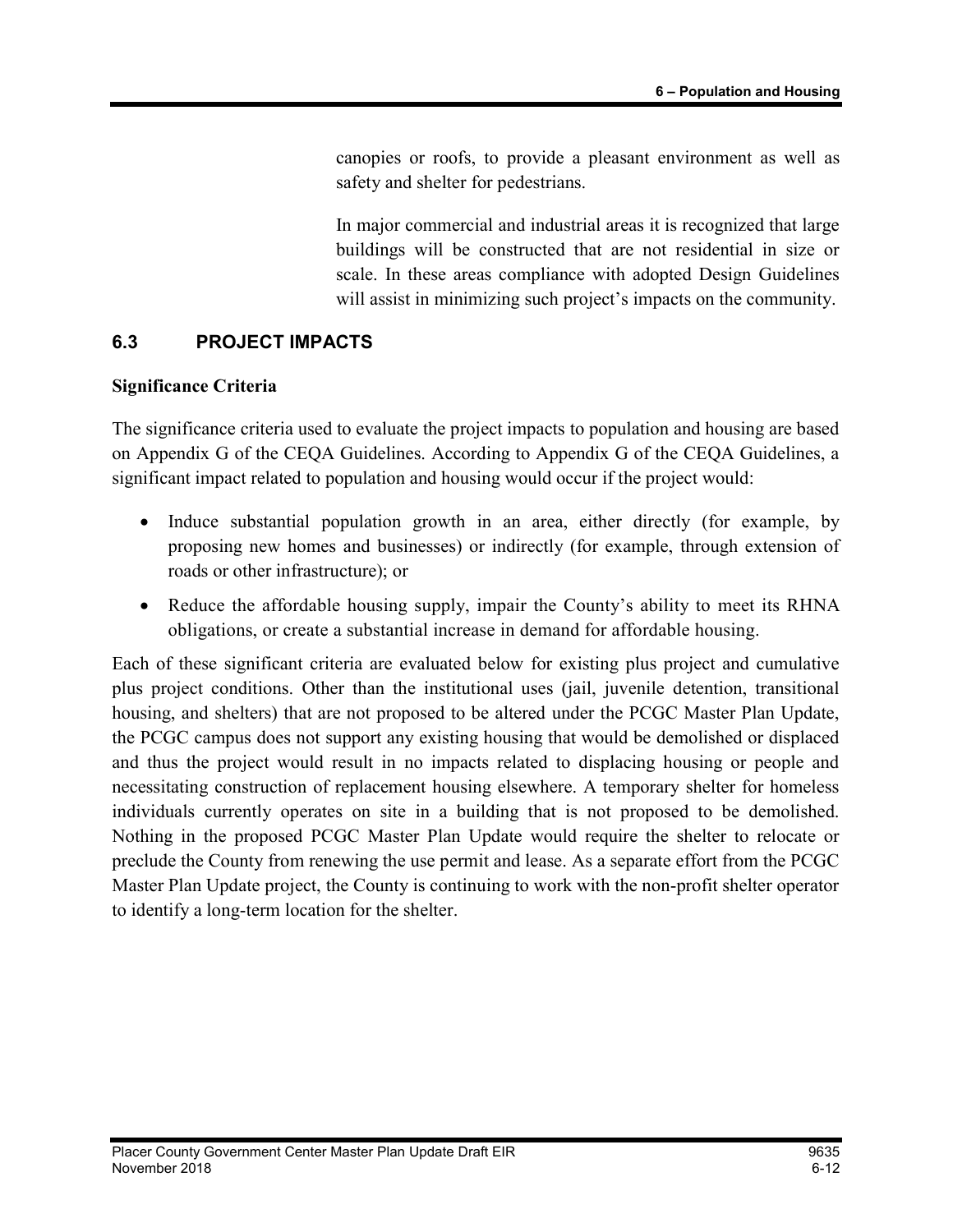Impact Analysis

| Impact 6-1                    | Induce substantial population growth |                     |                                |  |  |
|-------------------------------|--------------------------------------|---------------------|--------------------------------|--|--|
|                               | <b>PCGC Master Plan</b><br>Update    | <b>HHS Building</b> | <b>Multifamily Residential</b> |  |  |
| <b>Level of Significance:</b> | Less than significant                | No Impact           | Less than significant          |  |  |
| <b>Mitigation Measures:</b>   | None required                        | None required       | None required                  |  |  |
| <b>Significance After</b>     | Less than significant                | No impact           | Less than significant          |  |  |
| Mitigation:                   |                                      |                     |                                |  |  |

# PCGC Master Plan Update

The CEQA Guidelines require an EIR to evaluate indirect or secondary effects of a project, which may include growth-inducing effects. Section  $15126(g)$  of the CEQA Guidelines states that a project could be considered growth inducing if it could "foster economic or population growth, or the construction of additional housing, either directly or indirectly, in the surrounding environment."

The proposed PCGC Master Plan Update could accommodate a total of 485 dwelling units. Based on the County's average population per household of 2.68, at build-out of the PCGC Master Plan Update, the PCGC could accommodate 1,300 residents. All on-site dwelling units are anticipated to be rental units; it is expected that there would be a mixture of market-rate and below-market-rate units.

As discussed in Chapter 5, Land Use and Planning, the Auburn/Bowman Community Plan anticipates development of a mixed-use community within the PCGC campus. The community plan also projected a future population of the planning area between 31,200 and 37,186 people in 2010 (based on an assumption of either a 2.1% or 3.0% annual growth rate), which correlated to a need for between 3,930 and 6,147 new housing units (County of Placer 1999).

The housing constructed under the PCGC Master Plan Update would increase the supply of multifamily housing in the area, consistent with the Auburn/Bowman Community Plan and the Placer County General Plan. In discussing the development vision for the PCGC campus, the Community Plan states "The portion of the area now developed with modified barracks should be replaced with modern office buildings to house County Departments and form the core professional office area of this mixed-use designation. Interspersed in this area would be additional professional office space and residential units. The residential units should consist of townhouses and apartments or similar types of units compatible with a medium- or high- density land use designation" (County of Placer 1999). The proposed PCGC Master Plan Update is consistent with the development anticipated under the Auburn/Bowman Community Plan for the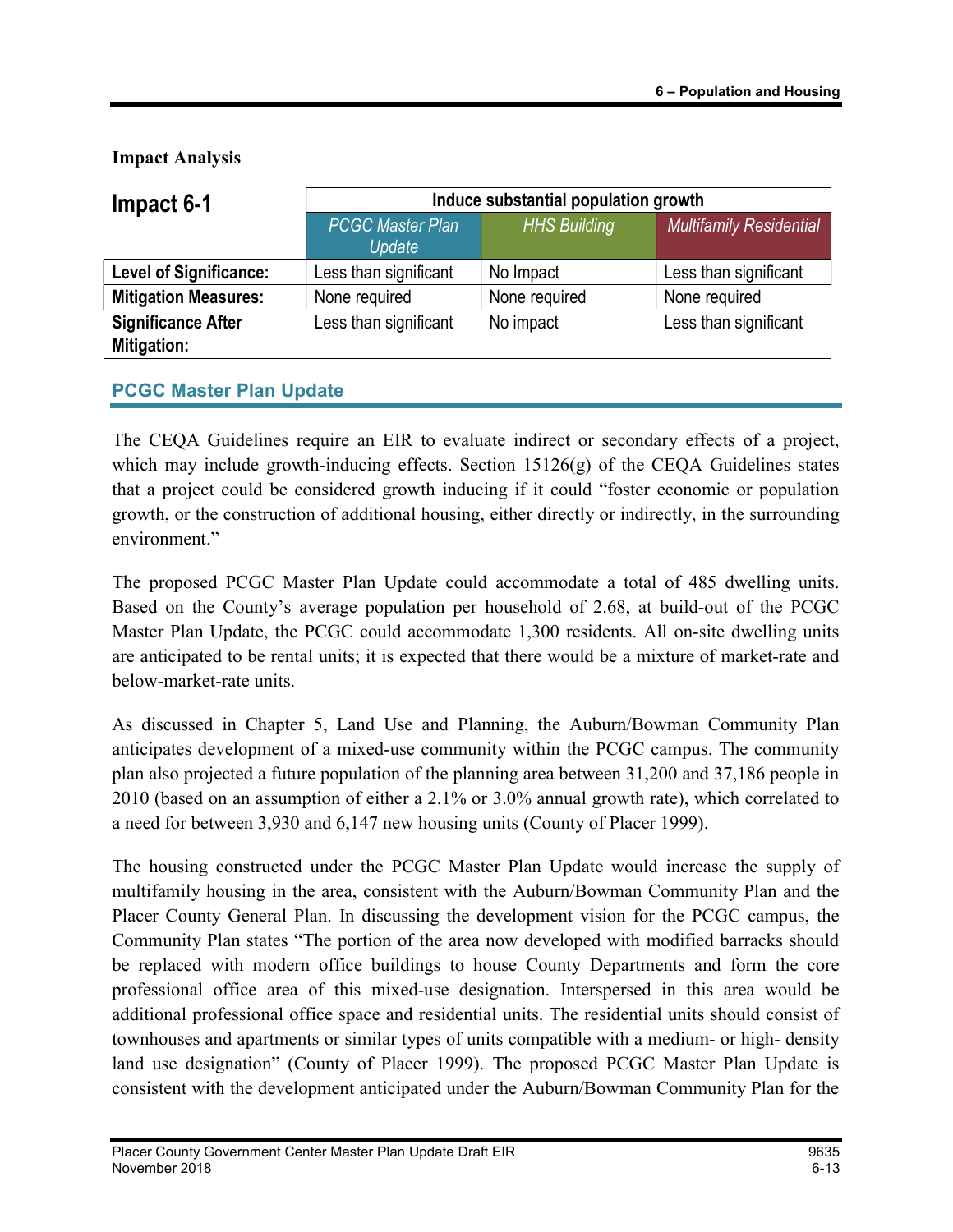project site. Implementation of the PCGC Master Plan Update would not generate population growth that exceeds the County's projected growth and therefore would not create environmental effects associated with exceeding those projections.

A development project may have the potential to indirectly induce growth if, for example, it extends infrastructure (e.g., water, sewer, and roads) to undeveloped areas or increases the capacity of existing infrastructure; promotes similar development to occur on adjacent parcels; increases the area's housing supply; or introduces new employment to an area. As discussed in Chapter 17, Public Services and Recreation, and Chapter 18, Utilities and Service Systems, the proposed PCGC Master Plan Update would not require extension of infrastructure to any undeveloped areas. As discussed in Chapter 18, there is a potential for the project to be required to complete upsizing of the DeWitt Trunk sewer line in order to ensure adequate sewage conveyance capacity for the project. This would also create additional conveyance capacity beyond the needs of the proposed PCGC Master Plan Update. However, these improvements are already planned and anticipated to be constructed with the Timberline Senior Housing project located north of the PCGC property and are necessary to accommodate approved and planned development in the North Auburn area (SMD 1 2015). The improvements would not increase the area's sewage conveyance capacity beyond the already anticipated amount and thus would not induce growth that exceeds the County's growth projections. The project would not increase the capacity of other public service and utility systems that serve the site. Infrastructure upgrades would be completed throughout the project site to improve service efficiency and serve the proposed new buildings on site. These upgrades would not increase the ability of service providers to serve currently undeveloped areas in the project region.

The private development that may occur under the proposed PCGC Master Plan could stimulate some additional commercial development in the vicinity, particularly along the State Route 49 corridor. However, these areas are already zoned for commercial development. Thus the project would not induce commercial growth for properties not already planned for such land uses. At build-out, the PCGC Master Plan Update is projected to accommodate a total of 85,100 square feet of retail space and 54,525 square feet of office use. The actual employment generation would vary greatly depending on the exact mix of land uses constructed and the specific types of businesses that locate within the PCGC property. Assuming one employee for every 300 square feet of retail space and one employee for every 250 square feet of office space, the project would result in approximately 284 retail jobs and 218 office jobs.

While the proposed project would increase the area's housing supply and introduce new employment to the area, the project would not directly lead to population or employment growth that surpasses the regional projections or contravenes local land use plans and zoning designations. Thus this impact would remain less than significant.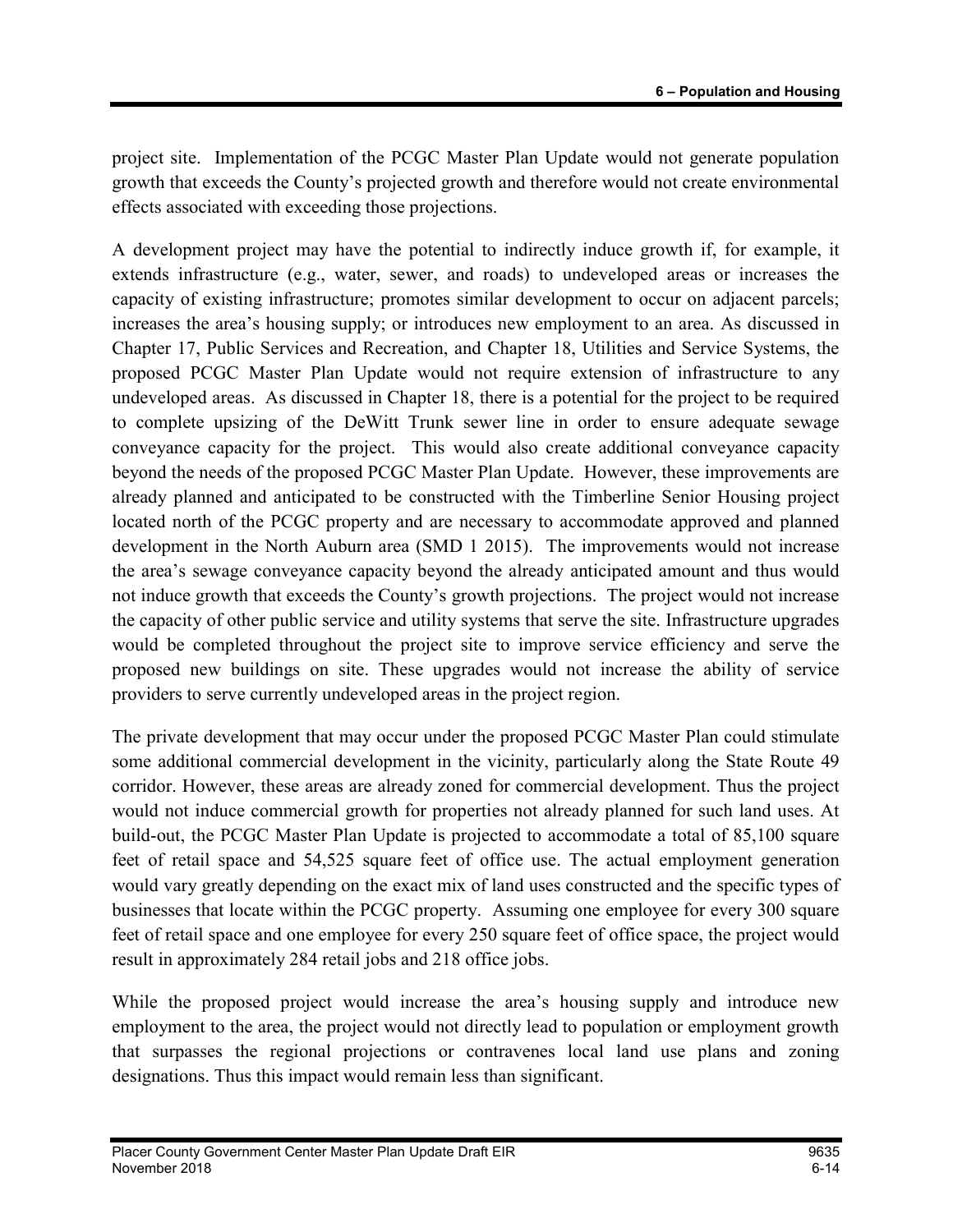### Health and Human Services Building

The Health and Human Services building would not include any residential uses, thus this project component would not support any population growth. The building would accommodate the existing 435 employees as well as the anticipated growth in employment within the County's Health and Human Services division over the next 20 years. As discussed in Chapter 3, Project Description, projections of staff growth for the Health and Human Services division are based on anticipated increases in the regional population as well as the need for new employees to ensure the County meets all new regulations. Thus, the employment growth that would be accommodated within the Health and Human Services building is a result of the population growth anticipated to occur in the region, and would not induce additional growth. It is expected that the Health and Human Services building would accommodate 142 more employees than are currently within the Health and Human Services department at the PCGC in 2035, for a total of 577 employees (County of Placer 2016a). Compared to the existing residential population in the unincorporated North Auburn community and the adjacent City of Auburn, as shown in Table 6-1, the increase in employment at this building would not generate a substantial increase in regional population or jobs and thus would not directly or indirectly lead to adverse environmental effects associated with population and employment growth. The Health and Human Services building would have no impact related to inducing substantial population growth.

### Multifamily Residential

The Multifamily Residential project located at 1<sup>st</sup> Street and B Avenue would include up to 100 dwelling units. Based on the County's average population per household of 2.68, this site could accommodate 268 residents. When these residents are added to the existing residential population in the unincorporated North Auburn community and the adjacent City of Auburn, as shown in Table 6-1, the local population would not exceed the County's projected growth and therefore the Multifamily Residential project would not directly or indirectly lead to adverse environmental effects associated with population growth. Additionally the economic activity that could be supported by the residents of the Multifamily Residential project would not be sufficient to directly or indirectly lead to substantial employment growth in the region and this impact would remain less than significant.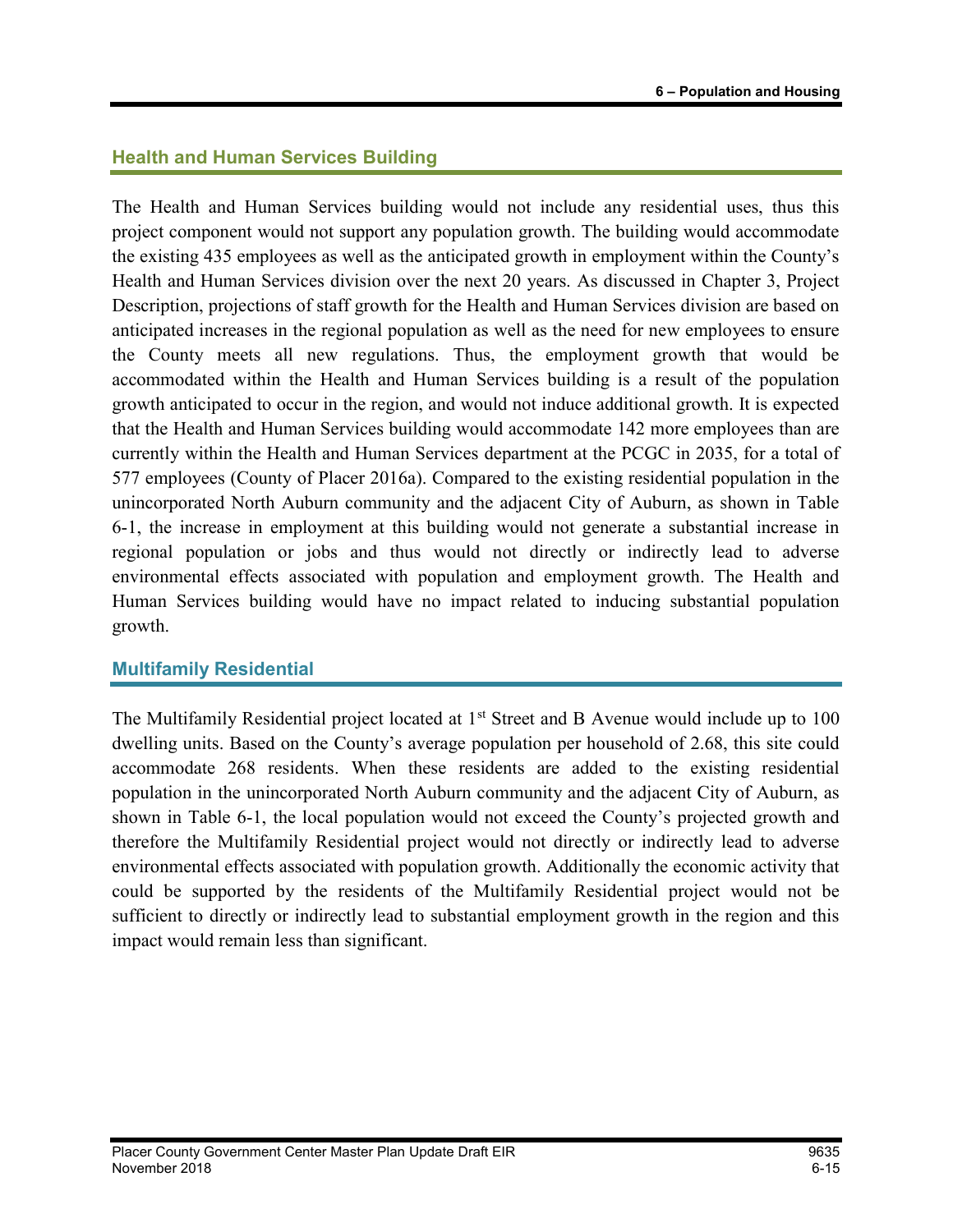| Impact 6-2                               | Impair the County's ability to meet RHNA targets or increase demand<br>for affordable housing |               |               |  |  |  |
|------------------------------------------|-----------------------------------------------------------------------------------------------|---------------|---------------|--|--|--|
|                                          | <b>HHS Building</b><br><b>PCGC Master Plan</b><br><b>Multifamily Residential</b><br>Update    |               |               |  |  |  |
| <b>Level of Significance:</b>            | Less than significant                                                                         | No impact     | No impact     |  |  |  |
| <b>Mitigation Measures:</b>              | None required                                                                                 | None required | None required |  |  |  |
| <b>Significance After</b><br>Mitigation: | Less than significant<br>No impact<br>No impact                                               |               |               |  |  |  |

### PCGC Master Plan Update

At build-out, the PCGC Master Plan Update area would include a total of 1,468,500 square feet of County offices and facilities, including warehouses, storage facilities, and laboratories; a 30,000-square-foot community center, 85,100 square feet of retail space, 54,525 square feet of private office space, and 485 dwelling units within 468,800 square feet.

The County's Housing Element identifies the need for 3,366 new housing units, which would consist of 1,329 very-low-income households, 872 low-income households, 864 moderateincome households, and 301 above-moderate income households, in order to meet its 2021 goal (County of Placer 2013b). The proposed PCGC Master Plan Update anticipates construction of up to 485 multifamily residential units that would be offered at a range of prices. At this time, the only residential development that is known to consist of below-market-rate units is the initial multifamily residential project that is evaluated at a project-level in this EIR. The determination of rental rates for future residential development within the PCGC would be made at the time that individual development proposals are presented to the County. Therefore, it can be expected that at full build-out, the PCGC campus would support up to 100 below-market-rate dwelling units, as discussed below in regards to the Multifamily Residential project located at  $1<sup>st</sup>$  Street and B Avenue, and an additional 385 multifamily dwelling units that may be market-rate or below. This Multifamily Residential project would satisfy Policy B-14 of the County's housing element, which requires that the County consider the requirement of 10% affordable units for a project that requires a General Plan Amendment, as 10% of the Master Plan Update's 485 proposed dwelling units would be 49 dwelling units. The proposed PCGC Master Plan Update would therefore provide some housing that is affordable to low-income families, as well as provide additional multifamily units. A portion of these additional units may be developed as affordable housing. If they remain as market-rate units, they may be able to provide workforce housing because the units would be smaller and offered at lower price points than single-family housing units.

As part of development of the proposed PCGC Master Plan Update, the economics consulting firm EPS prepared a Housing Opportunities Discussion Memorandum (County of Placer 2016b).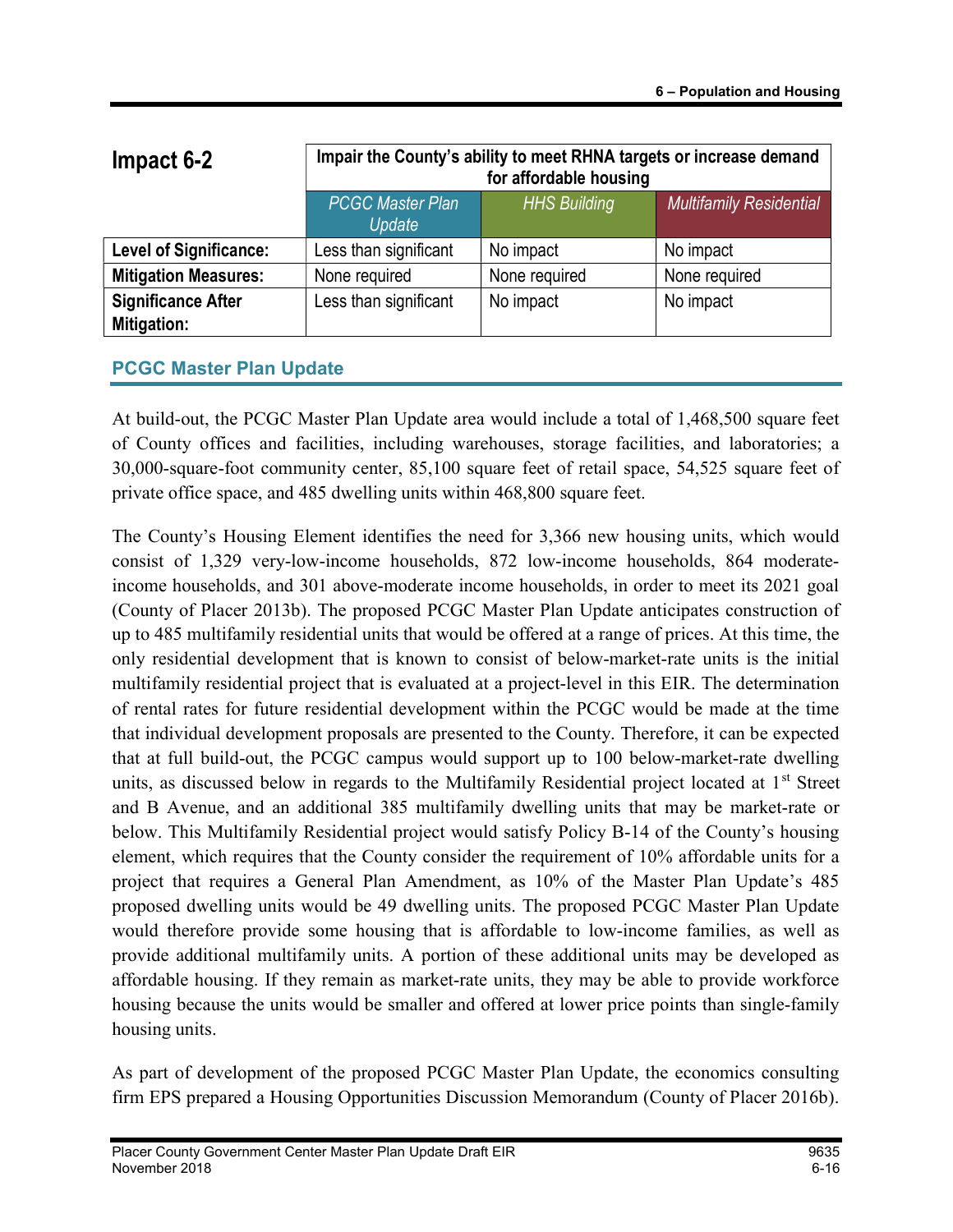EPS noted that "the Auburn area is an aging demographic, and new residents typically are retirees that are escaping the high-cost urban centers and looking for greater outdoor opportunities." In addition, EPS found that "the medical industry in North Auburn has many young professionals that may be interested in a housing product near Auburn Faith Hospital that would allow them to walk to work on many days. The North Auburn area has many low paying retail and service sector employees." Based on these demographics, EPS recommends that that the residential components within the master plan include options for a variety of income levels and target a mix of age classes because "this approach would help maximize the market segments captured by the project. Offering a mix of market-rate and below market-rate residential units meets the housing needs of both professional and low-income residents. A representative of Auburn Faith Hospital indicated that a lack of new rental and affordable forsale housing supply places the hospital at a competitive disadvantage when recruiting medical professionals against other locations" that have a larger housing stock (County of Placer 2016b).

It is anticipated that the number of County employees will increase over time to meet the County services needs of an increasing population. The proposed PCGC Master Plan Update would accommodate this growth at the PCGC campus by increasing the amount of government office space within the project site. As described in the proposed PCGC Master Plan Update, the conceptual land use plan is based on the facility needs assessment conducted as part of the proposed PCGC Master Plan Update (County of Placer 2018c Appendix A), which documents the existing and projected employment levels for each County division and department. The employment projections indicate that the PCGC campus could reach 2,102 County employees at full build-out (2037), which is an increase of 410 employees compared to current staffing levels. The conceptual land use plan accommodates these new employees by proposing to increase the amount of government office space within the PCGC campus by 183,200 square feet to provide a total of 675,200 square feet of government office space. The increase in government office space is necessary to meet demands for service that rise commensurate with increases in the residential and employment population of the County. Thus, construction of the County government office space anticipated under the PCGC Master Plan Update would not directly lead to any increases in demand for housing, including affordable housing. Additionally, the project site currently supports government office space and is zoned for commercial development. Thus construction of government office space within the project site would not reduce the amount of land available for construction of affordable housing or create a new residential population that may object to construction of affordable housing.

At build-out of the PCGC Master Plan Update, the PCGC campus would also support a 30,000 square-foot event center, 85,100 square feet of retail space, 54,525 square feet of private office space, a 101-room hotel, and 485 dwelling units within 468,800 square feet. These uses could support a range of jobs. Assuming one job for every 300 square feet of retail space, approximately 284 new retail jobs could be accommodated. A large portion of these employees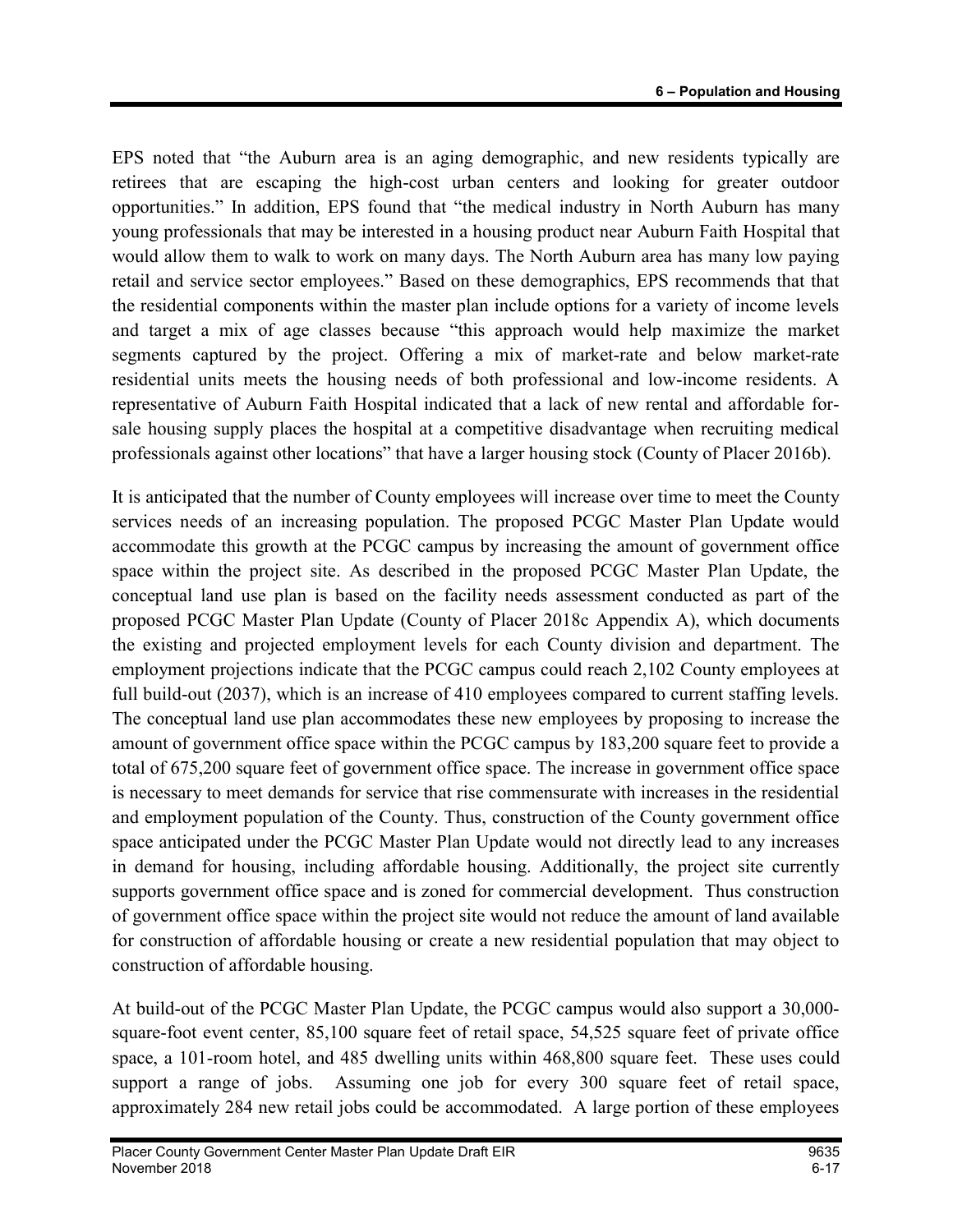would be expected to be within the very-low to moderate income levels and thus could increase demand for affordable housing. With a typical employment generation of one job for every 250 square feet of office space, the project could accommodate approximately 218 new office jobs, some of which would be expected to have wages within the median to upper income levels. The increased employment would also contribute to the region's jobs/housing balance by accommodating an increase in the number of jobs in the North Auburn community. With a total of approximately 502 jobs within the private development areas, the project would generate more than 1 job per household.

The PCGC Master Plan Update dedicates one residential project (the Multifamily Residential Project) as affordable housing but does not include affordability requirements for the other proposed residential and mixed use projects. In compliance with General Plan Goal A, the County aims to provide a range of housing types (high-density, mixed-use, etc) within the PCGC campus. Due to the high number of single-family residences within the County and rising cost of new and existing homes, the inclusion of high-density dwelling units will increase diversity housing types. Additionally, increasing the supply of market-rate high-density units would increase the availability of housing that is affordable to households in moderate income levels.

The proposed PCGC Master Plan Update anticipates construction of a variety of land uses within the PCGC campus, including up to 485 residential units, some of which would be affordable and would contribute to the County's attainment of its RHNA targets. The property would also support additional employment opportunities at a range of income-levels. To the extent that employment opportunities are in the service and retail sectors (the project would support approximately 284 such jobs), the project would contribute to increased need for affordable housing. Some of this increased need could be met on site, while some would be met with the County's continued implementation of its Housing Element and Affordable Housing Work Plan. Thus while the project could contribute to an increased need for affordable housing, some of that increased demand could be met on site, and the project would not impair the County's ability to implement the Housing Element and meet its RHNA targets. Thus this impact would remain less than significant.

# Health and Human Services Building

The Health and Human Services building would not include any residential uses and would not contribute any population growth. It is anticipated that in the long-term, the Health and Human Services department would require 142 additional employees to provide an adequate level of service to the anticipated County population. This is not a result of the proposed PCGC Master Plan Update; the growth would be necessary to meet increasing demands for service over time. Thus construction of the Health and Human Services building would not directly lead to any increases in demand for housing, including affordable housing and this project component would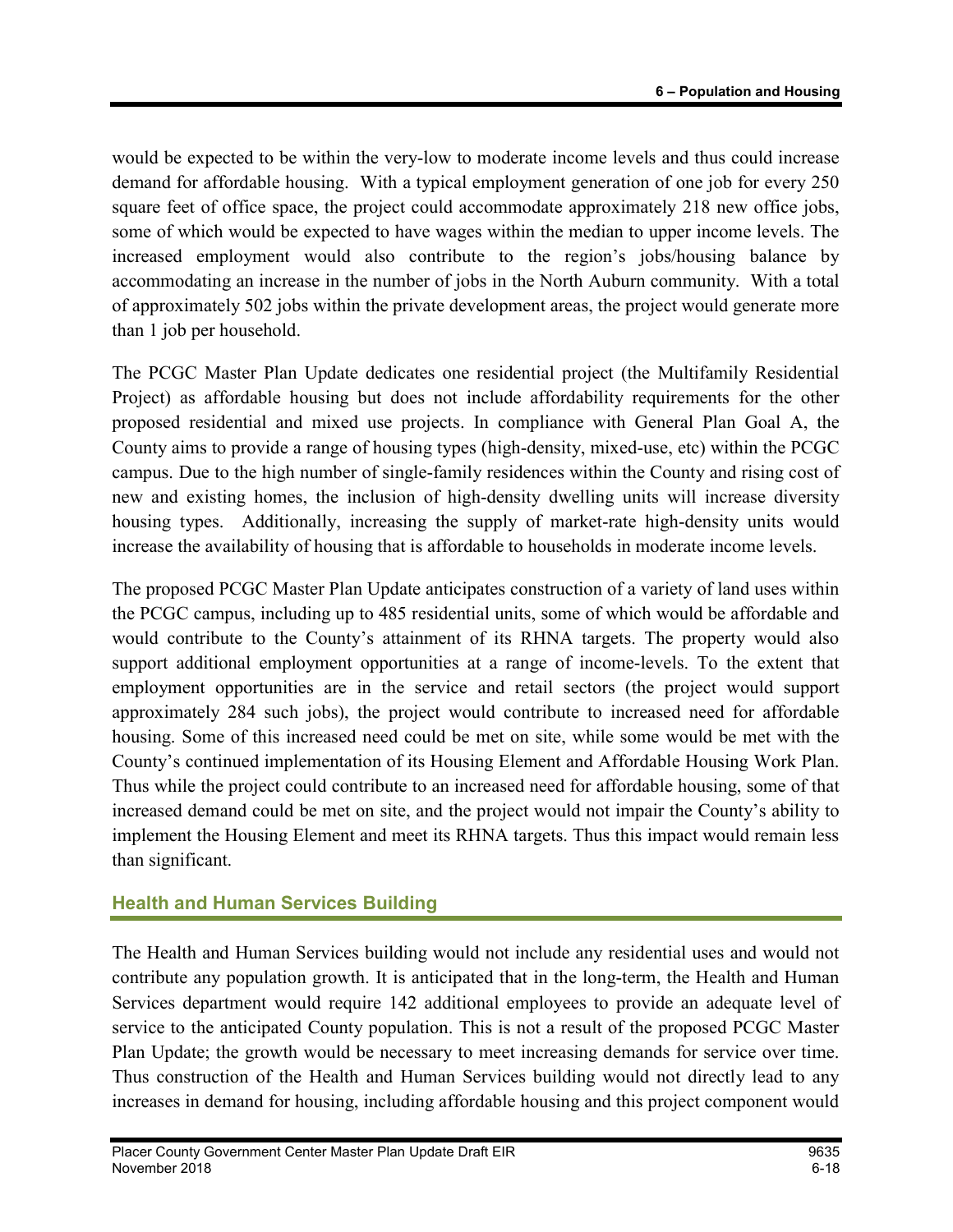have no impact associated with demands for affordable housing and the County's ability to meet its RHNA targets.

## Multifamily Residential

As discussed in Chapter 3, Project Description, the currently proposed project for this site includes 79 multifamily apartments while this EIR evaluates the Multifamily Residential project under the assumption that 100 residences would be constructed. These units are anticipated to be rental units offered at below market rate. Thus, this component of the PCGC Master Plan Update would contribute to the County attainment of the RHNA targets defined for the County by providing up to 100 dwelling units that could be affordable to the County's low- and very lowincome residents. This would comply with Policy B-14 of the County's housing element, which requires that the County consider the requirement of 10% affordable units for a project that requires a General Plan Amendment. Further, this project would increase the supply of multifamily housing in the area, consistent with the Auburn/Bowman Community Plan and the Placer County General Plan. Construction of the Multifamily Residential development would increase the supply of affordable housing and support the County in meeting its RHNA targets and thus would have no impact with respect to increasing demand for affordable housing and impairing the County's ability to meet its RHNA targets.

| $Im$ pact 6-3                 | Induce substantial population growth in the cumulative scenario |                     |                                |  |  |
|-------------------------------|-----------------------------------------------------------------|---------------------|--------------------------------|--|--|
|                               | PCGC Master Plan<br>Update                                      | <b>HHS Building</b> | <b>Multifamily Residential</b> |  |  |
| <b>Level of Significance:</b> | Less than significant                                           | No impact           | Less than significant          |  |  |
| <b>Mitigation Measures:</b>   | None                                                            | None                | None                           |  |  |
| <b>Significance After</b>     | Less than significant                                           | No impact           | Less than significant          |  |  |
| <b>Mitigation:</b>            |                                                                 |                     |                                |  |  |

### PCGC Master Plan Update

The geographic range for assessing cumulative impacts associated with population and housing is the Auburn/Bowman Community Planning Area. The Auburn/Bowman Community Plan and Placer County General Plan provide overarching guidance for development within the Auburn/Bowman Community Planning Area, including planning for new residential, office, County and commercial land uses.

The reasonably foreseeable development projects in the area are identified in Table 5-1 in Chapter 5, Land Use. There are several approved and pending projects that would construct housing and commercial building space in the Auburn/Bowman Community Planning Area. This includes construction of over 850 dwelling units limited to senior housing and an additional 113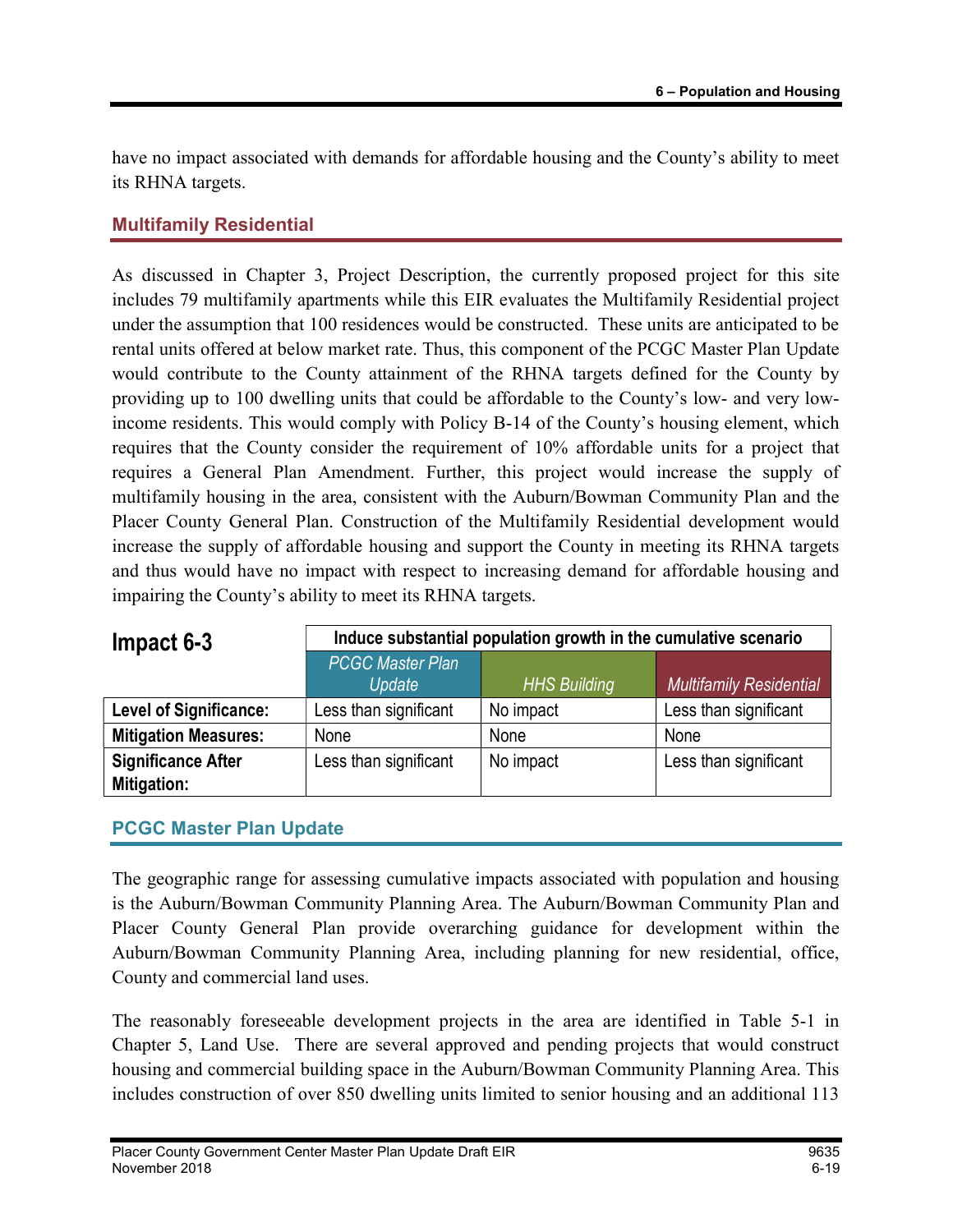single-family detached dwelling units. It also includes construction of over 400,000 square feet of commercial land uses, and a small amount of industrial land uses. These projects would add to the housing inventory in the region and support additional commercial and industrial employment.

The PCGC Master Plan Update anticipates construction of up to 485 multifamily residential units, which would be offered at a range of prices. Based on the average household size in the County, these units could accommodate approximately 1,300 residents. The proposed PCGC Master Plan Update would also provide for construction of 410,000 square feet of new County facilities, 54.525 square feet of new private office space, and 85,450 square feet of new retail space.

Both the residential and employment growth represented by projects in the cumulative scenario, including the proposed PCGC Master Plan Update, would allow for a level of growth that is commensurate with the development and growth projections of the Auburn/Bowman Community Plan and the Placer County General Plan. The cumulative development is not of sufficient size to generate additional pressures for land development beyond each project site and would not extend public service infrastructure and roads into presently undeveloped areas. Thus, the potential for growth inducement to occur in the cumulative scenario is less than significant, and there is no significant cumulative impact to which the project could contribute.

#### Health and Human Services Building

The Health and Human Services building would not include any residential uses and would not contribute to any population growth. The employment growth accommodated by the proposed Health and Human Services building would be necessary to meet increasing demands for service over time. Thus construction of the Health and Human Services building would have no impact with respect to directly or indirectly contributing to cumulative increases in population growth.

#### Multifamily Residential

As discussed previously, the Multifamily Residential project located at 1<sup>st</sup> Street and B Avenue would include up to 100 dwelling units and could support up to approximately 268 residents. The dwelling units within the Multifamily Residential project are included in the total estimate of dwelling units within the proposed PCGC Master Plan Update. Construction of the Multifamily Residential project would have a less-than-significant impact with respect to directly or indirectly contributing to cumulative increases in population growth.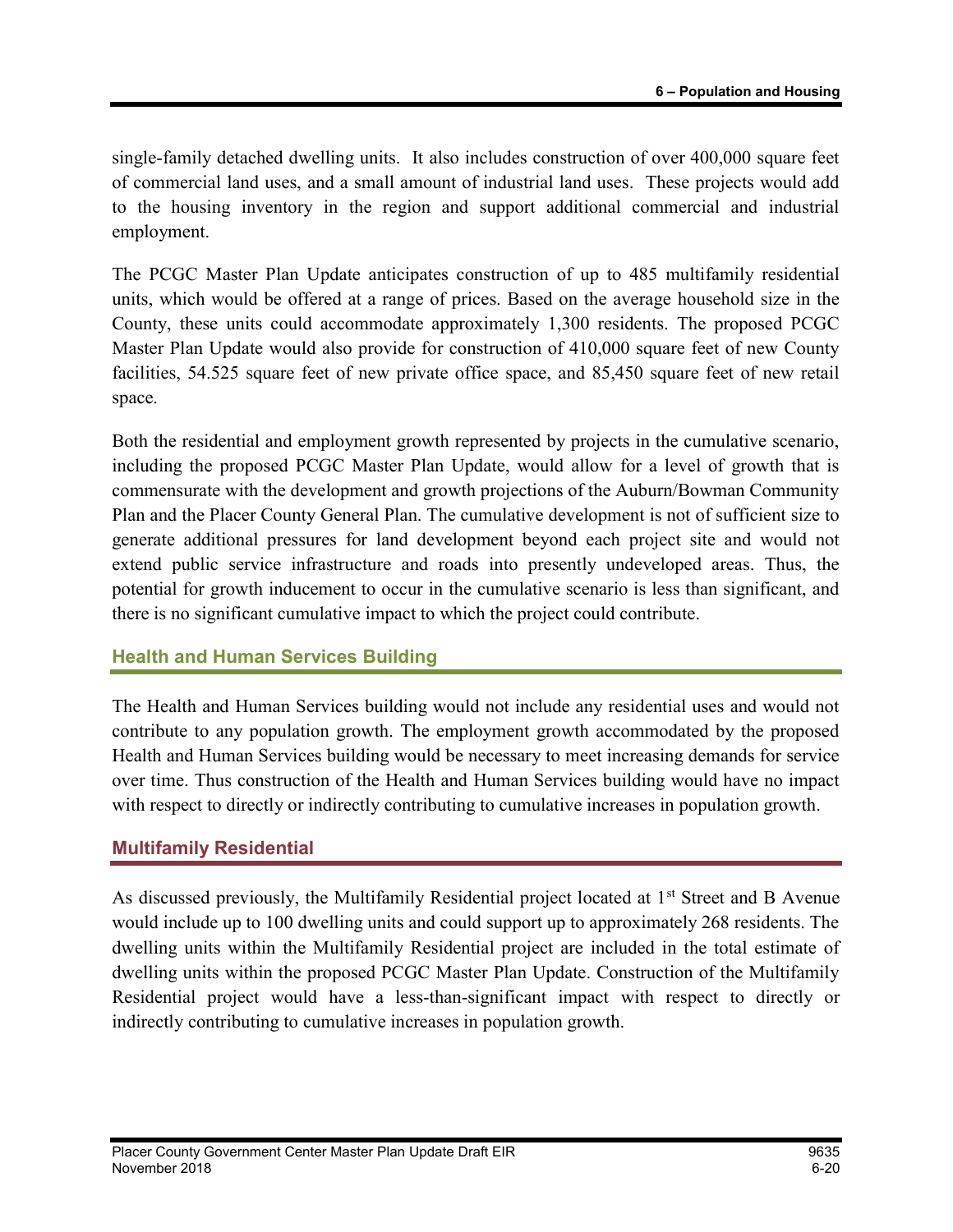| Impact 6-4                               | Impair the County's ability to meet RHNA targets or increase demand<br>for affordable housing in the cumulative scenario |                                |                       |  |  |
|------------------------------------------|--------------------------------------------------------------------------------------------------------------------------|--------------------------------|-----------------------|--|--|
|                                          | <b>PCGC Master Plan</b><br>Update                                                                                        | <b>Multifamily Residential</b> |                       |  |  |
| <b>Level of Significance:</b>            | Less than significant                                                                                                    | No impact                      | Less than significant |  |  |
| <b>Mitigation Measures:</b>              | None                                                                                                                     | None                           | None                  |  |  |
| <b>Significance After</b><br>Mitigation: | Less than significant                                                                                                    | No impact                      | Less than significant |  |  |

### PCGC Master Plan Update

The geographic range for assessing cumulative impacts associated with population and housing is the Auburn/Bowman Community Planning Area. The Auburn/Bowman Community Plan and Placer County General Plan provide overarching guidance for development within the Auburn/Bowman Community Planning Area. As discussed previously, the reasonably foreseeable projects included in the cumulative scenario include construction of over 850 units of senior housing, 113 single-family detached dwelling units, and over 400,000 square feet of commercial and industrial space. The senior housing project could provide some units that are affordable to households earning less than the County median income, which would help the County attain its RHNA targets. The commercial and industrial projects included in the cumulative scenario would generate some additional employment opportunities, but most of the associated jobs would likely be at wage levels that are near or below the County's median income. The employment opportunities within the PCGC Master Plan Update would be at a wide range of wage levels, with some employees that could be within the very-low to moderate income levels and thus could increase demand for affordable housing and others that would be within the median to upper income levels. The increase in low-wage jobs in the cumulative scenario would increase the demand for affordable housing in the Auburn/Bowman community. This would be a significant cumulative impact. The proposed PCGC Master Plan Update anticipates construction of up to 485residential units, some of which would be affordable to households earning less than the median income level in the County and therefore would contribute to the County's attainment of its RHNA targets. Some of this increased need could be met on site, while some would be met with the County's continued implementation of its Housing Element and Affordable Housing Work Plan. The Housing Element does not assume that any of the affordable housing demand would be met within the PCGC campus. Thus, while the project could contribute to the significant cumulative impact associated with demand for affordable housing, the project's contribution to the impact would be less than cumulatively considerable because a portion of the increased demand for affordable housing would be met on site, and because the project would not develop land that has been assumed to be available for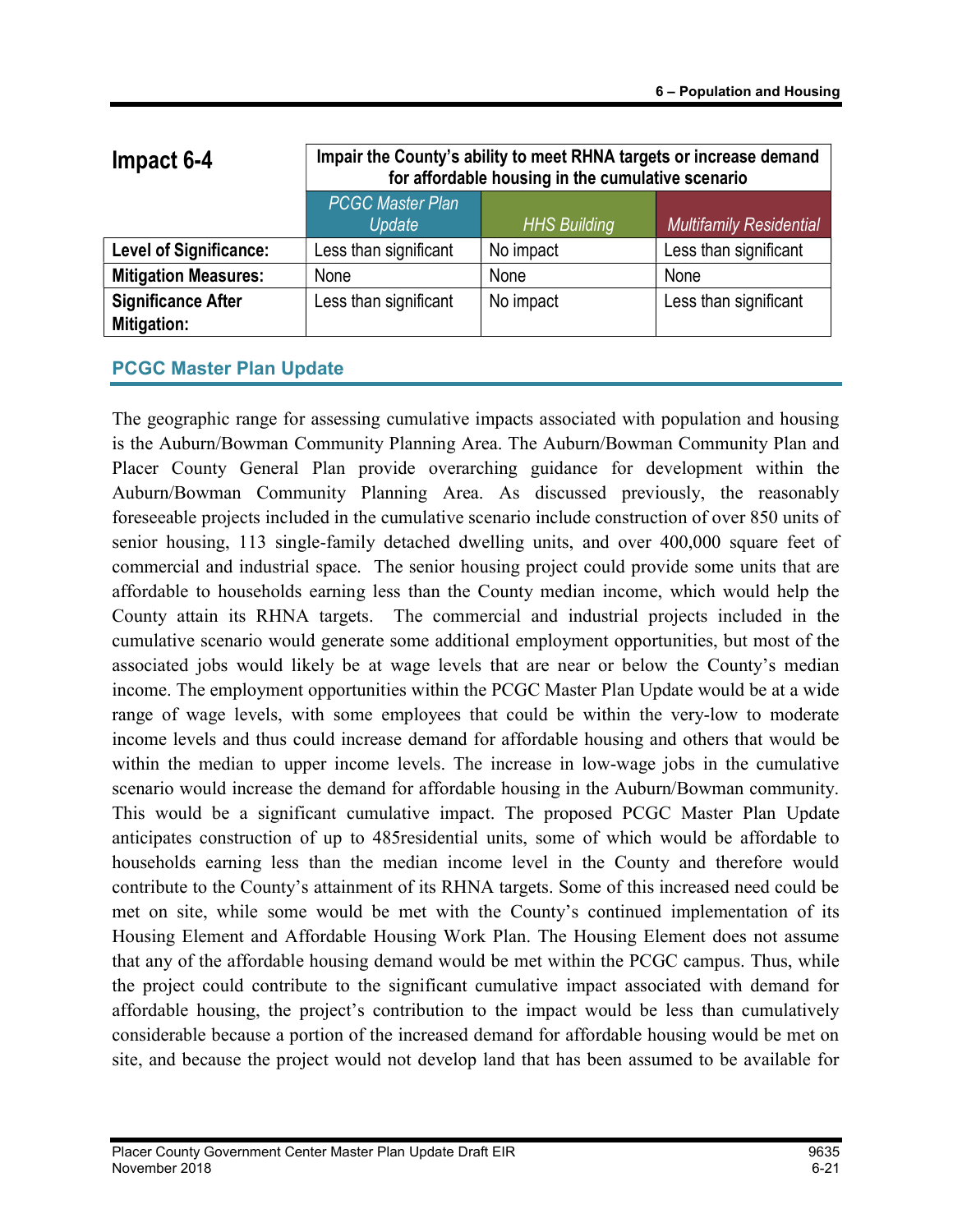affordable housing development, thus it would not impair the County's ability to implement the Housing Element and meet its RHNA targets.

#### Health and Human Services Building

The Health and Human Services building would not include any residential uses and would not contribute to any population growth. The employment growth accommodated by the proposed Health and Human Services building would be necessary to meet increasing demands for service over time. The proposed location of the Health and Human Services building is not designated for residential uses and is not identified as a potential location for affordable housing under the County's Housing Element. Construction of the Health and Human Services building would have no contribution to cumulative impacts associated with increasing demand for affordable housing or impairing the County's ability to meet its RHNA targets. Thus, this project component would have no impact with respect to contributing to this significant cumulative impact.

#### Multifamily Residential

The apartments within the Multifamily Residential development located at 1<sup>st</sup> Street and B Avenue are proposed to be rental units offered at below-market rates. Thus, this component of the PCGC Master Plan Update would contribute to the County's attainment of the RHNA targets defined for the County by providing up to 100 dwelling units that could be affordable to the County's low- and very low-income residents. One other project in the cumulative scenario would construct senior housing, some of which may be affordable to households earning less than the County's median income. While the demand for affordable housing remains a significant cumulative impact, the Multifamily Residential project would not contribute to those increased demands, and in fact would help meet a portion of the demand. Thus the Multifamily Residential project would have no impact with respect to increased demand for affordable housing or impairing the County's ability to achieve its RHNA targets.

### 6.4 MITIGATION MEASURES

No mitigation measures are necessary.

### 6.5 REFERENCES CITED

County of Placer. 1999. Auburn/Bowman Community Plan. Approved 1994; updated 1999.

Accessed July 2018.

https://www.placer.ca.gov/departments/communitydevelopment/planning/documentlibrar y/commplans/auburn-bowman-cp.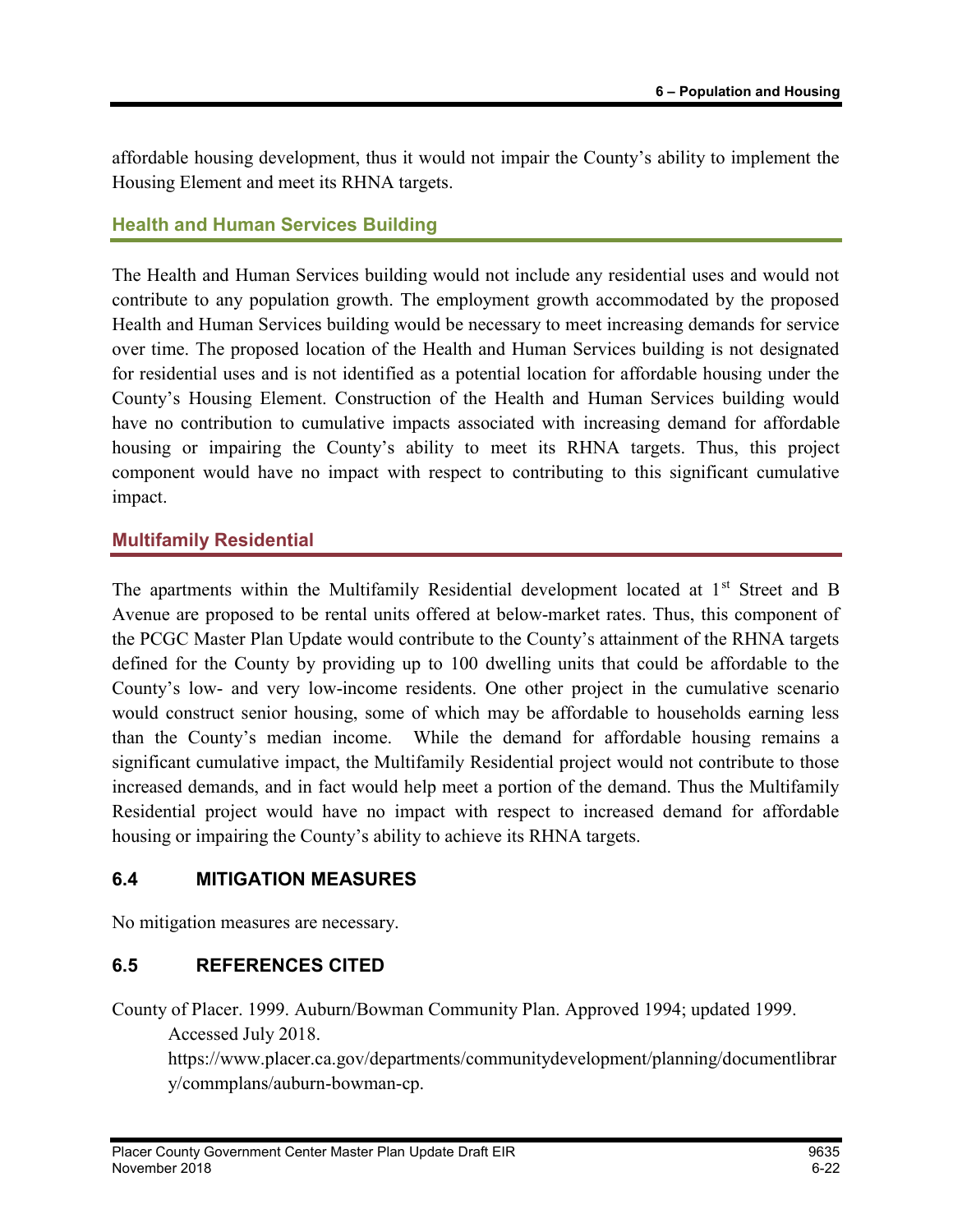County of Placer. 2013a. Housing Element Background Report.

County of Placer. 2013b. Housing Element Policy Document.

- County of Placer. 2013c. Placer County General Plan, Section 1, Land Use. Updated May 2013. Accessed July 2018. https://www.placer.ca.gov/departments/communitydevelopment/ planning/documentlibrary/commplans/placer-county-gp.
- County of Placer. 1994. Placer County General Plan Background Report.
- County of Placer. 2016a. Health and Human Services Facility Programming Report. Prepared by Dreyfuss + Blackford. July 29, 2016.
- County of Placer. 2016b. Placer County Government Center Master Plan Update Market Analysis Memorandum; EPS #152083. Prepared by EPS. December 5, 2016.
- County of Placer. 2017. Placer Supervisors approve new work plan on affordable, workforce housing. August 9, 2017. https://placer.ca.gov/news/2017/august/housing-affordability
- County of Placer. 2018a. Annual Housing Element Progress Report for 2017. March 8, 2018.
- County of Placer. 2018b. Placer awards contract to develop affordable housing strategy. January 23, 2018. https://www.placer.ca.gov/news/2018/january/housing-strategy-contract.
- County of Placer. 2018c. Placer County Government Center Master Plan Update. Prepared by Williams + Paddon. November 16, 2018.
- State of California. 2012. E-8 Population Estimates for Cities, Counties and the State with Annual Percent Change—January 1, 2015 and 2016. State of California, Department of Finance.
- State of California. 2016. E-1 Population Estimates for Cities, Counties and the State with Annual Percent Change—January 1, 2015 and 2016. State of California, Department of Finance.
- State of California. 2017. E-1 Population Estimates for Cities, Counties and the State with Annual Percent Change—January 1, 2016 and 2017. State of California, Department of Finance.
- State of California. 2018a. E-1 Population Estimates for Cities, Counties and the State with Annual Percent Change—January 1, 2017 and 2018. State of California, Department of Finance.